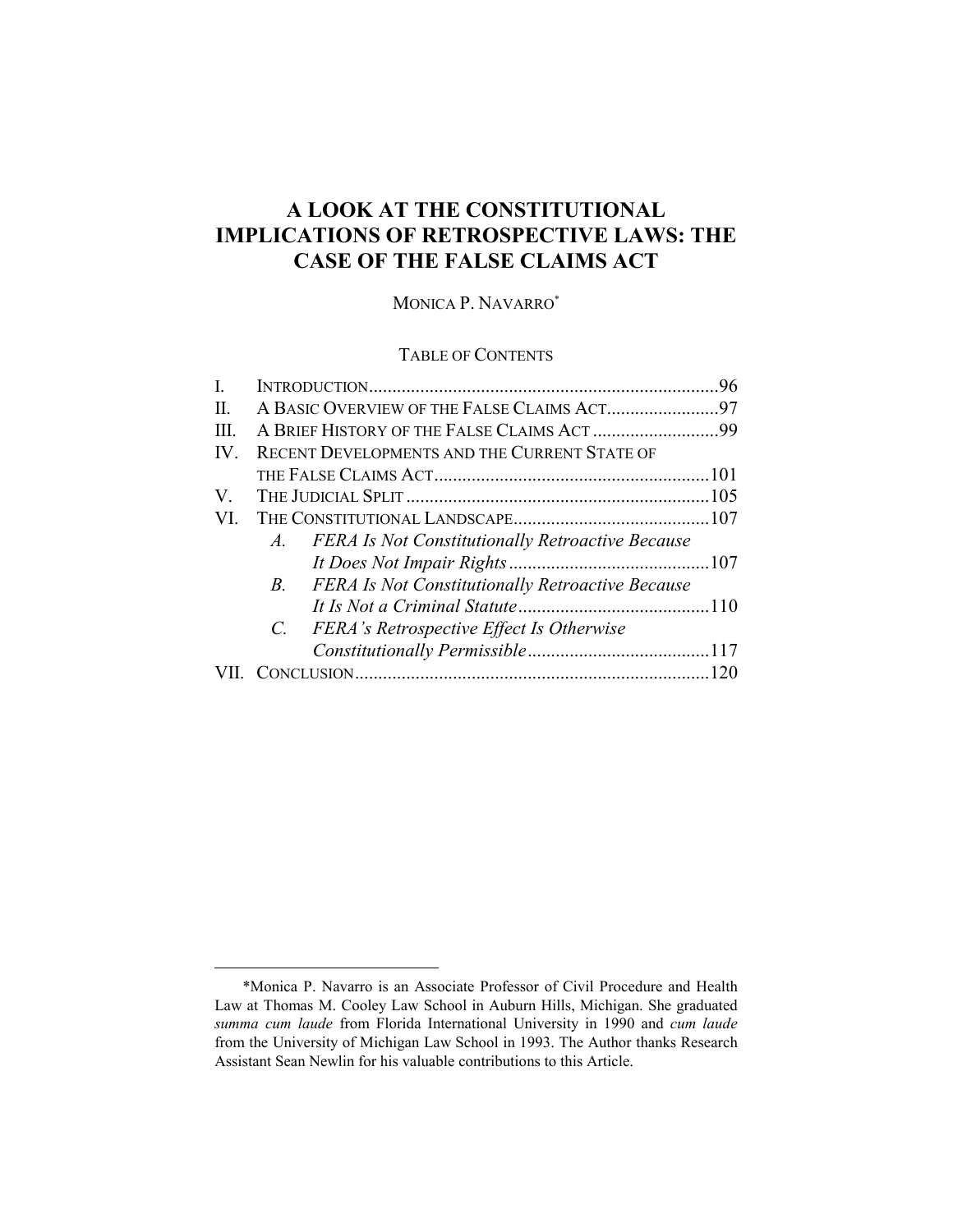#### I. INTRODUCTION

Healthcare fraud and abuse costs government programs and taxpayers tens of billions of dollars each year.<sup>1</sup> In 1986, in search of better ways to recover public monies lost to fraud, the federal government set out to revive and improve an antifraud statute from the Civil War Era, which enlisted private citizens in the government's fight against fraud.<sup>2</sup> In just twenty-five years since its revival, the antifraud statute, known today as the False Claims Act (the Act), has become the single-most powerful antifraud enforcement tool in the history of the United States.<sup>3</sup> However, as is usually the case with powerful legislation, the False Claims Act has faced significant legal challenges since its Civil War inception and, thereafter, since its 1986 rebirth.<sup>4</sup> The purpose of this Article is to explore the latest of

Remarkably, between \$75 billion and \$250 billion of those expenditures were lost to fraud and abuse in that year alone. *See* FBI, FINANCIAL CRIMES REPORT TO THE PUBLIC 2007 (2007), *available at* http://www.fbi.gov/statsservices/publications/fcs\_report2007/.

 2. *See* David L. Haron, Mercedes Varasteh Dordeski & Larry D. Lahman, *Bad Mules: A Primer on the Federal and Michigan False Claims Acts*, 88 MICH. B.J. 22, 23–24 (2009).

 4. *See* CHARLES DOYLE, CONG. RESEARCH SERV., R40785, QUI TAM: THE FALSE CLAIMS ACT AND RELATED FEDERAL STATUTES (2009), *available at*

 <sup>1.</sup> *See, e.g.*, *Reducing Fraud, Waste and Abuse in Medicare: Hearing Before the Subcomm. on Health and Oversight of the H. Comm. on Ways & Means*, 111th Cong. (2010) (statement of Lewis Morris, Chief Counsel, Office of Inspector General, U.S. Dept. of Health & Human Servs.), *available at*  http://www.oig.hhs.gov/testimony/docs/2010/morris\_testimony61410.pdf. Most agree, therefore, that curbing fraud and abuse in healthcare is a critical national goal. *See* OFFICE OF INSPECTOR GEN., U.S. DEP'T OF HEALTH & HUM. SERVS., JUSTIFICATION OF ESTIMATES FOR APPROPRIATIONS COMMITTEES (2011), *available at* http://oig.hhs.gov/publications/docs/budget/FY2011\_HHSOIG\_Congressional\_J ustification.pdf. In 2009 alone, total healthcare expenditures in the United States reached \$2.5 trillion, with government programs in the United States accounting for nearly \$1 trillion of that expenditure. *See* CTRS. FOR MEDICARE & MEDICAID SERVS., NATIONAL HEALTH EXPENDITURES 2009 HIGHLIGHTS 1 (2009), *available at* http://www.cms.gov/NationalHealthExpendData/downloads/highlights.pdf.

 <sup>3.</sup> The False Claims Act was amended in 1943, 1986, and 2009. Though the 1943 amendments weakened the Act, it is widely acknowledged that the 1986 and 2009 amendments have widely strengthened the effectiveness of the Act as an antifraud enforcement tool. *See id.*; *see also* 31 U.S.C. § 3729 (2006 & Supp. III 2010). Since 1987, recoveries under the Act have totaled over \$24 billion. U.S. DEP'T OF JUSTICE, FRAUD STATISTICS-OVERVIEW (2010), *available at* http://taf.org/FCA-stats-2010.pdf. In 2009 alone, False Claim Act recoveries topped \$5.6 billion. *Fiscal Year 2009 False Claims Act Settlements*, TAXPAYERS AGAINST FRAUD, http://www.taf.org/total2009.htm (last visited Oct. 12, 2011).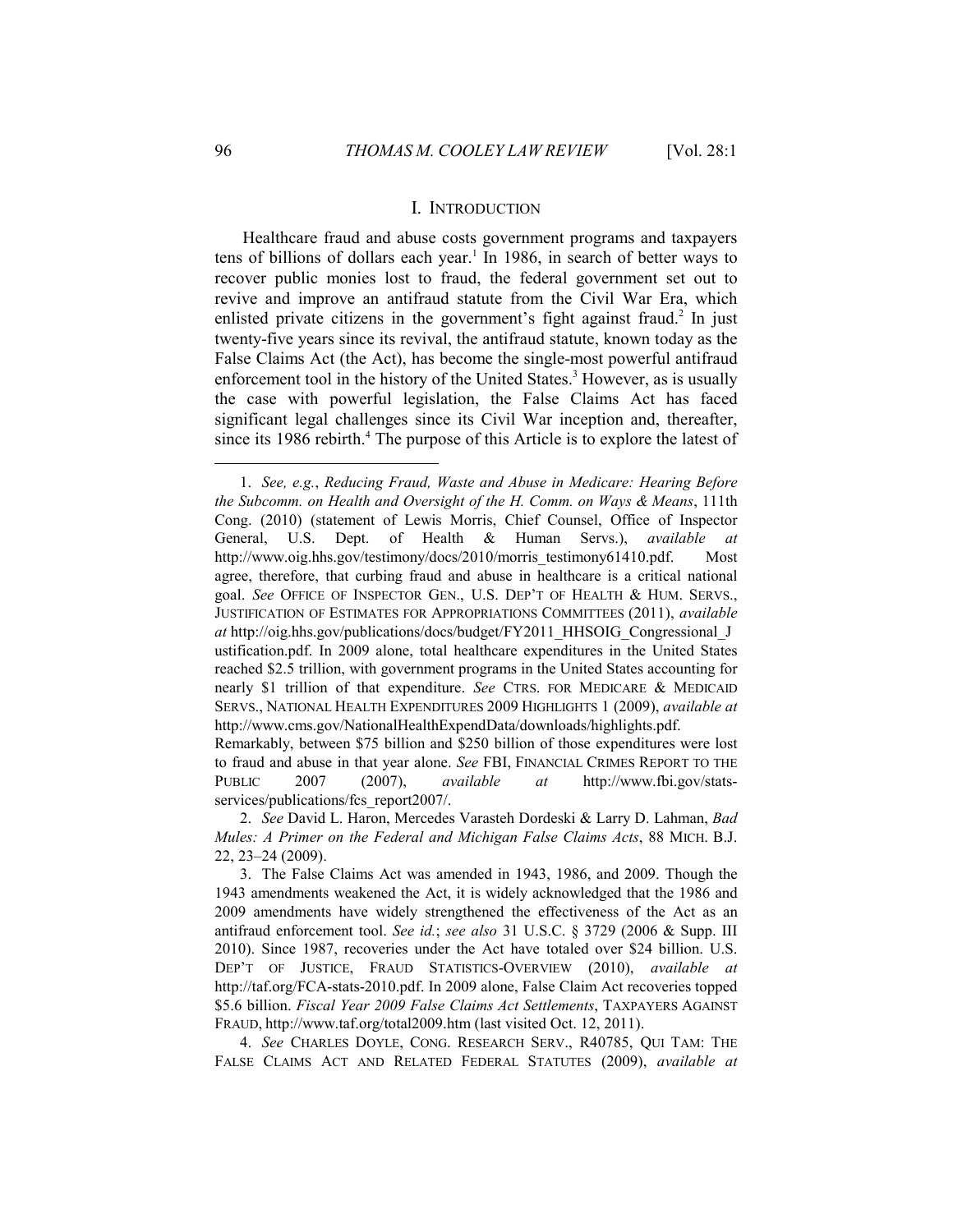such challenges arising out of the 2009 amendments to the False Claims Act.

In a nutshell, critics of the False Claims Act claim that the 2009 amendments constitute an ex post facto law, which violates the United States Constitution. Courts are split on the matter. To facilitate discussion of the pertinent issues, Part II of this Article provides a basic overview of the False Claims Act. Part III provides a brief history of the False Claims Act and its amendments. Part IV discusses, in detail, the 2009 amendments that are the focus of the ex post facto challenge. Part V discusses the judicial split triggered by the 2009 amendments. Part VI discusses the constitutional prohibition against ex post facto laws, as well as the existing jurisprudence for resolving ex post facto challenges. Part VII concludes that the 2009 amendments do not make the Act an ex post facto law.

#### II. A BASIC OVERVIEW OF THE FALSE CLAIMS ACT

The False Claims Act makes it unlawful for individuals to knowingly use false information to obtain, retain, or cause the government to spend government funds.<sup>5</sup> Most commonly though, the government uses the Act to recover charges by private persons for goods or services that are not reimbursable at the level billed (or at all) and to recover payments for goods or services that are defective or do not comply with government specifications.<sup>6</sup> The Act specifically holds a person liable who:

> (A) knowingly presents, or causes to be presented, a false or fraudulent claim for payment or approval;

> (B) knowingly makes, uses, or causes to be made or used, a false record or statement material to a false or fraudulent claim;

> (C) conspires to commit a violation of subparagraph  $(A), (B), (D), (E), (F),$  or  $(G);$

> (D) has possession, custody, or control of property or money used, or to be used, by the Government and

http://www.fas.org/sgp/crs/misc/R40785.pdf (surveying the constitutional challenges to the False Claims Act to that date for members and committees of Congress).

 <sup>5. § 3729.</sup> 

 <sup>6. 31</sup> U.S.C. § 3730(e)(1)–(2) (2006). The False Claims Act excludes certain government officials from liability under the Act, as well as false records, claims, or statements made under the Internal Revenue Code of 1986. *Id.*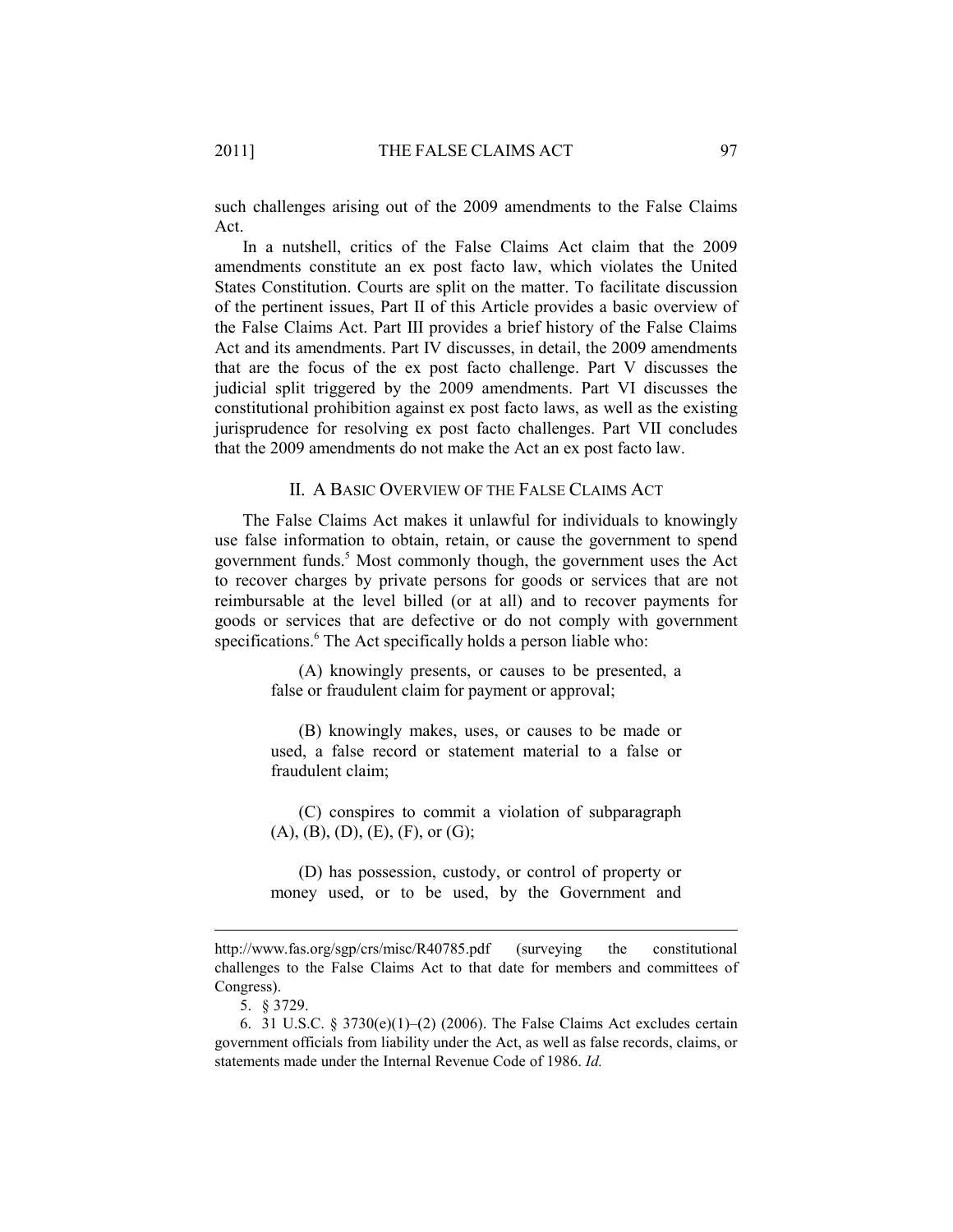knowingly delivers, or causes to be delivered, less than all of that money or property;

(E) is authorized to make or deliver a document certifying receipt of property used, or to be used, by the Government and, intending to defraud the Government, makes or delivers the receipt without completely knowing that the information on the receipt is true;

(F) knowingly buys, or receives as a pledge of an obligation or debt, public property from an officer or employee of the Government, or a member of the Armed Forces, who lawfully may not sell or pledge property; or

(G) knowingly makes, uses, or causes to be made or used, a false record or statement material to an obligation to pay or transmit money or property to the Government, or knowingly conceals or knowingly and improperly avoids or decreases an obligation to pay or transmit money or property to the Government.<sup>7</sup>

Persons who violate the False Claims Act are subject to civil penalties between \$5,000 and \$10,000 plus triple the damages that the violations caused the government.<sup>8</sup>

Apart from its significant penalty and treble-damages provisions, the most notable feature of the False Claims Act, to which most of the Act's success is attributed, is that any private person with knowledge of government fraud may bring a civil action on behalf of the government for a violation of the Act.<sup>9</sup> The genesis and importance of this privateenforcement mechanism in American jurisprudence dates back to the Civil War $10$ 

 <sup>7. § 3729(</sup>a)(1)(A)–(G) (Supp. III 2010).

 <sup>8. § 3729(</sup>a)(1)(G); *see* H.R. REP. NO. 99-345, at 11 (1986), *reprinted in* 1986 U.S.C.C.A.N. 5266, 5276 (demonstrating that by enacting treble damages, Congress unambiguously expressed its view that the damages were remedial); *see also* Cook Cnty. v. United States *ex rel.* Chandler, 538 U.S. 119, 131–32 (2003) (stating that the False Claims Act provided "make-whole recovery beyond mere recoupment of the fraud" and that treble damages "do[] not equate with classic punitive damages").

 <sup>9. § 3729(</sup>a)–(b).

 <sup>10.</sup> *See* Evan Caminker, *The Constitutionality of Qui Tam Actions*, 99 Yale L.J. 341, 351 (1989).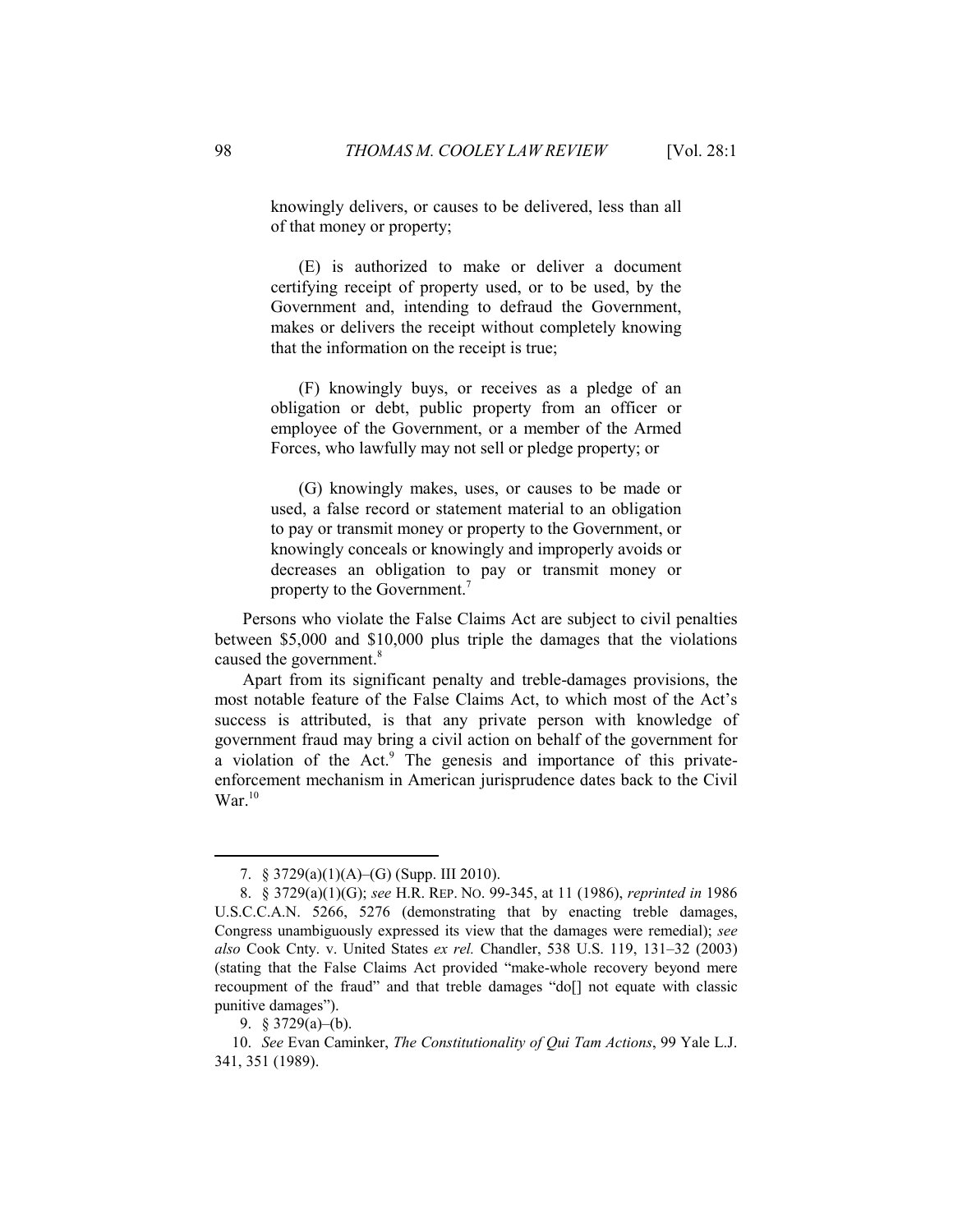#### III. A BRIEF HISTORY OF THE FALSE CLAIMS ACT

The genesis of the False Claims Act in the United States was unscrupulous Civil War defense contractors draining the United States Treasury with fraudulent claims for goods that were either substandard or not provided.11 Amid rampant and covert fraudulent conduct, government officials could not police or enforce the laws themselves, so in 1863, President Abraham Lincoln urged Congress to pass the original False Claims Act, then commonly known as "Lincoln's Law" or the "Informer's Law." $^{12}$ 

Lincoln's Law reaffirmed that it was illegal to present fraudulent claims for payment to the federal government.<sup>13</sup> More importantly, Lincoln's Law enlisted the private sector in the government's antifraud efforts by giving private citizens standing to file lawsuits on behalf of the federal government to recover stolen monies and receive a reward of up to fifty percent of the recovery.<sup>14</sup> The mechanism for allowing private citizens, known today as *relators*, to blow the whistle on fraudsters by suing them on behalf of the government is known as qui tam.<sup>15</sup>

Lincoln's Law was widely instrumental in curbing defense-spending fraud until 1943. It came under attack as a result of widespread concerns that allegedly parasitic lawsuits, which rested on information already known to the government, were yielding generous rewards for "undeserving" relators. In response to such concerns, Congress rolled back the qui tam provisions of the original False Claims Act by imposing additional requirements on relators' right to sue and recover a reward.<sup>16</sup>

Among other requirements, the 1943 amendments required relators to provide the government with the evidence on which their lawsuits were based, gave the government up to sixty days to intervene and, thus, assume primary prosecution of qui tam cases under the False Claims Act, and

 <sup>11.</sup> *See* CLAIRE SYLVIA, THE FALSE CLAIMS ACT: FRAUD AGAINST THE GOVERNMENT 33 (2d ed. 2010).

 <sup>12.</sup> *See* Haron, Dordeski & Lahman, *supra* note 2, at 22.

 <sup>13.</sup> *Id.*

 <sup>14.</sup> *Id.*

 <sup>15.</sup> Though most agree that qui tam has been the key to the success of the False Claims Act, many do not know that qui tam was not a creation of the 1863 law. Rather, qui tam litigation has a long lineage dating back to the early English common law. *See* DOYLE, *supra* note 4, at 1. Further, the False Claims Act is not the only contemporary American statute containing a qui tam provision; a qui tam provision is also found in the Patent Act and in an Indian protection law. *Id.* at 4; Vermont Agency of Natural Res. v. United States *ex rel.* Stevens, 529 U.S. 765, 768–69 n.1 (2000).

 <sup>16.</sup> DOYLE, *supra* note 4, at 6–7.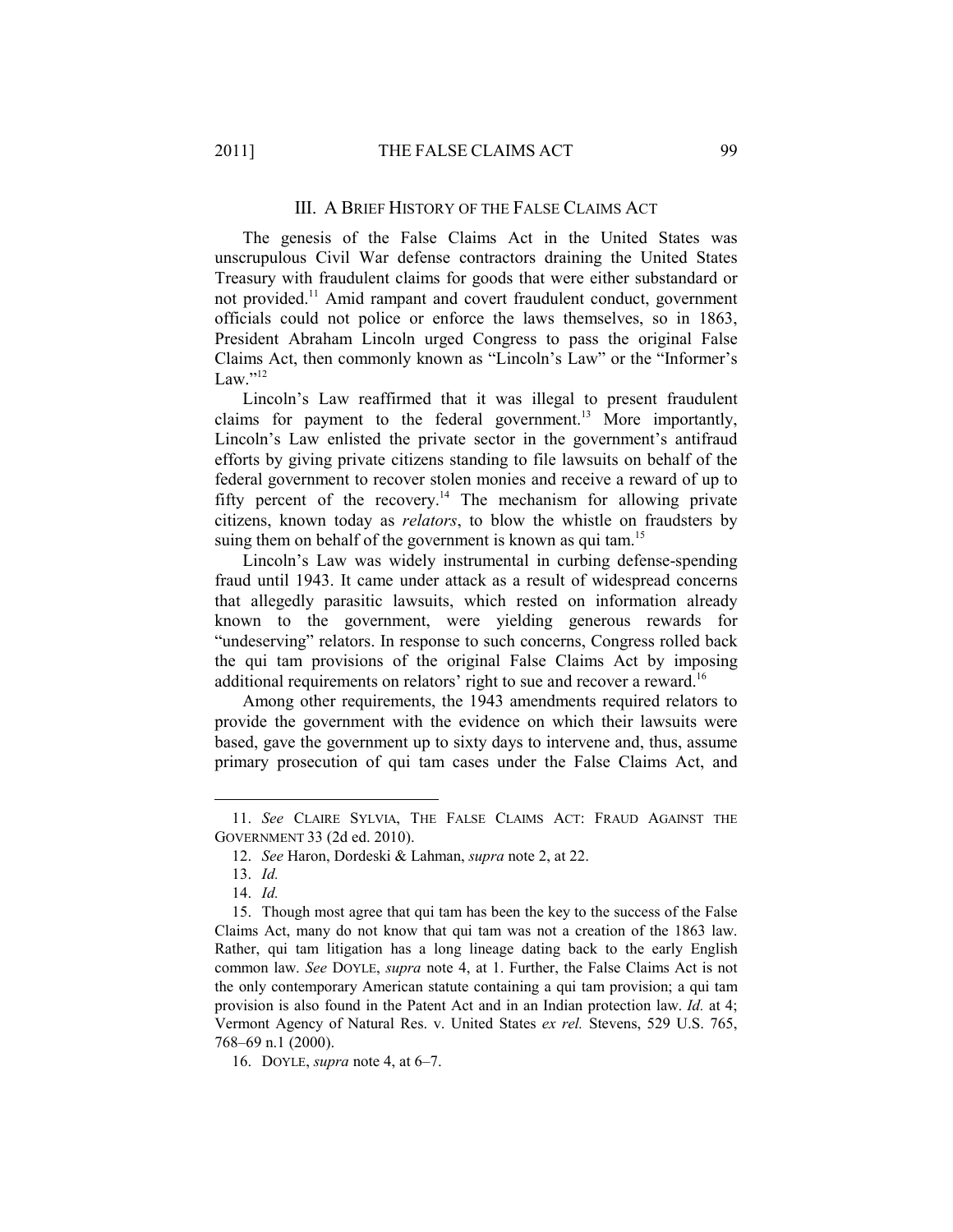precluded relators from filing cases on the basis of information that was already in the government's possession.<sup>17</sup> The latter provision, which later became known as the *public-disclosure bar*, 18 proved to be highly problematic to the Act's potency because it removed a court's jurisdiction to hear a suit involving public information regardless of whether the government actually knew the information or had pursued the defendants.19 Finally, the 1943 amendments reduced a relator's reward from fifty percent of the government's recovery to no more than twenty-five percent.<sup>20</sup>

The 1943 weakening of the qui tam provisions caused Lincoln's Law to fall into disuse for the better part of half a century. It was not until 1986, when significant concerns about extensive defense-spending fraud once again troubled Congress, that the old antifraud statute became a renewed tool of interest and the subject of new amendments.<sup>21</sup> It was the 1986 amendments to Lincoln's Law that rendered the old statute into the qui tam statute of today.<sup>22</sup>

The 1986 amendments sought to reinvigorate the False Claims Act by expanding the scope of liability and rewards under the Act.<sup>23</sup> For example, the amendments increased the penalties on the defendants from \$2,000 and double damages<sup>24</sup> to no less than \$5,000 and no more than \$10,000 in penalties and treble damages.<sup>25</sup> In addition to increasing the penalties for violating the Act, the amendments increased the maximum award available

 <sup>17.</sup> *Id.*

 <sup>18.</sup> Lawsuits that were based on the public disclosure of allegations or transactions in a criminal, civil, or administrative hearing; in a congressional, administrative, or Government Accounting Office report, hearing, audit, or investigation; or from the news media were jurisdictionally barred. 31 U.S.C. §  $3730(e)(4)(A) (2006)$ .

 <sup>19.</sup> DOYLE, *supra* note 4, at 7.

 <sup>20.</sup> *Id.*

 <sup>21.</sup> *See* S. REP. NO. 99-345, at 2 (1986), *reprinted in* 1986 U.S.C.C.A.N. 5266, 5267 ("In 1985, . . . 45 of the 100 largest defense contractors, including 9 of the top 10, were under investigation for multiple fraud offenses. Additionally, the Justice Department has reported that in the last year, four of the largest defense contractors . . . have been convicted of criminal offenses while another . . . has been indicted and awaits trial." (citations omitted)).

 <sup>22.</sup> *See supra* note 3 and accompanying text.

 <sup>23.</sup> *See* S. REP. NO. 99-345, at 1–2, *reprinted in* 1986 U.S.C.C.A.N. 5266, 5266–67.

 <sup>24.</sup> An Act to Prevent & Punish Frauds Upon the Government of the United States, ch. 67, § 3729, 12 Stat. 696 (1863) (providing for only a \$2,000 penalty since 1863).

 <sup>25. 31</sup> U.S.C. § 3729(a) (2006), *amended by* 31 U.S.C. § 3729(a) (Supp. III 2010).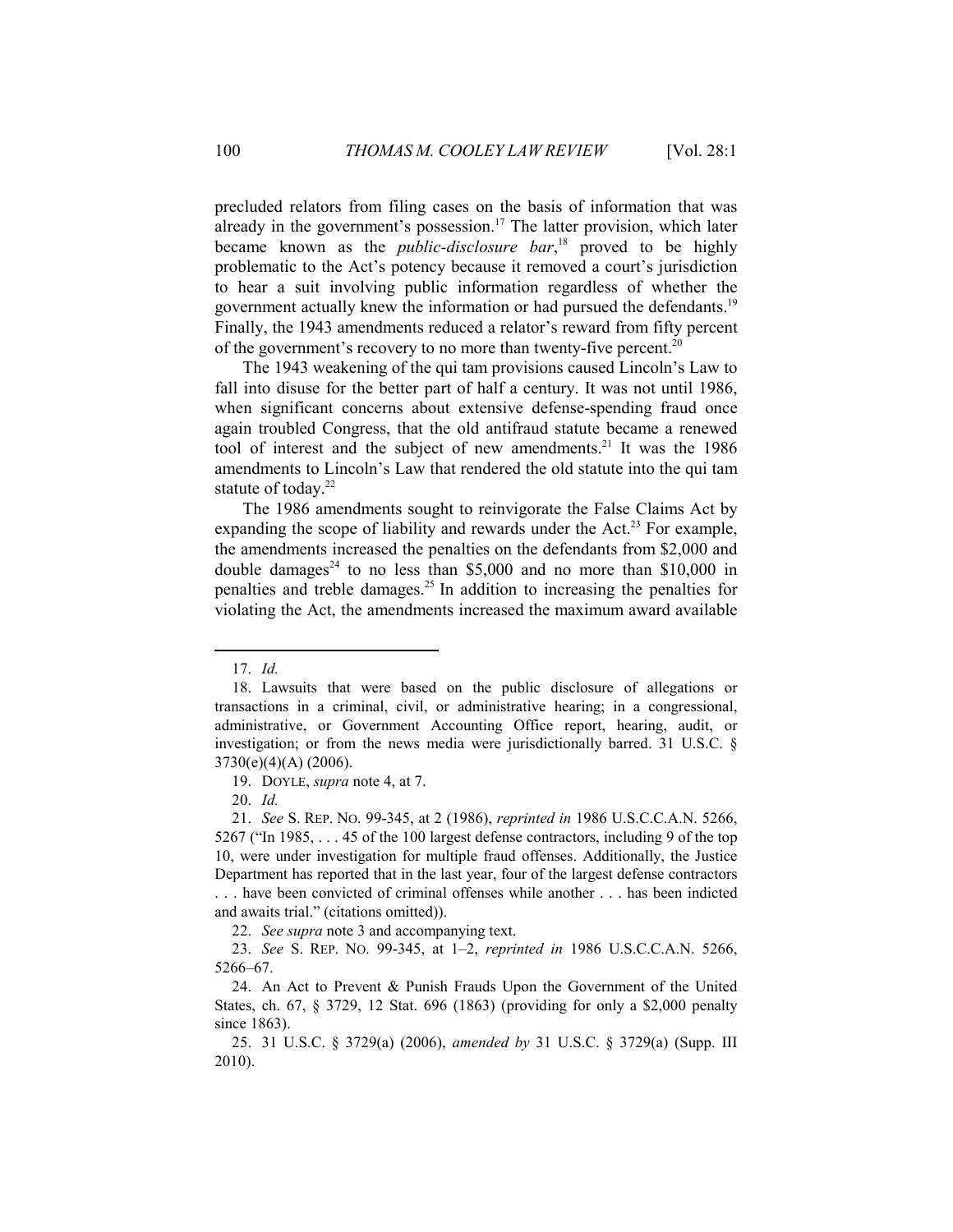to relators from twenty-five to thirty percent of the government's recovery.26 Additionally, the 1986 amendments created a new cause of action to protect relators from employment retaliation and also created an explicit cause of action for reverse false claims (false statements calculated to reduce an obligation to pay the United States).<sup>27</sup> Importantly, in addition to broadening the penalties and the potential relator rewards, the 1986 amendments provided an express and broad definition of the scienter required for a violation of the False Claims Act, making it clear that specific intent on the part of defendants was unnecessary.<sup>28</sup> The 1986 amendments also revised the public-disclosure bar, which the 1943 amendments created by exempting from the bar frauds where the relator was an original source (i.e., had knowledge of the fraud at issue in the lawsuit independent from any public disclosure).<sup>29</sup> Finally, the 1986 amendments expanded the statute of limitations under the Act, $30$  firmly established that the Act was a civil statute with a preponderance-of-theevidence burden of proof,<sup>31</sup> and authorized the government to use civil investigative demands to investigate defendants.<sup>32</sup>

## IV. RECENT DEVELOPMENTS AND THE CURRENT STATE OF THE FALSE CLAIMS ACT

The 1986 amendments successfully reinvigorated qui tam litigation in the United States. Indeed, between 1986 and the end of the 2009 fiscal year

 <sup>26. § 3730(</sup>d)(2) (2006).

 <sup>27. § 3729(</sup>a)(7) (2006), *amended by* 31 U.S.C. § 3729(a)(7) (Supp. III 2010); 31 U.S.C. § 3730(h) (2006), *amended by* 31 U.S.C. § 3730(h) (Supp. III 2010).

 <sup>28. § 3729(</sup>e) (2006), *amended by* 31 U.S.C. § 3729(e) (Supp. III 2010).

 <sup>29. § 3730(</sup>e)(4) (2006).

 <sup>30. § 3731(</sup>b) (2006).

 <sup>31.</sup> Prior to the 1986 amendment, some courts imposed more demanding standards. S. REP. NO. 99-345, at 6 (1986) (citing United States v. Ueber, 299 F.2d 310 (6th Cir. 1962)) ("Some courts have required that the United States prove its case by clear and convincing, or even by clear, unequivocal and convincing evidence."), *reprinted in* 1986 U.S.C.C.A.N. 5266, 5272; H.R. REP. NO. 99-660, at 25–26 (1986).

 <sup>32. § 3733 (2006),</sup> *amended by* 31 U.S.C. § 3733 (Supp. III 2010). Civil investigative demands are a form of administrative subpoena that vest on the government investigatory powers much wider than those available for discovery under the Federal Rules of Civil Procedure. *See generally* Brian Hill & Josephine Nelson Harriot, *FCA Amendments Broaden Government's Investigative Power*, ABA HEALTH ESOURCE (Aug. 2009) http://www.americanbar.org/content/newslette r/publications/aba\_health\_esource\_home/Hill.html.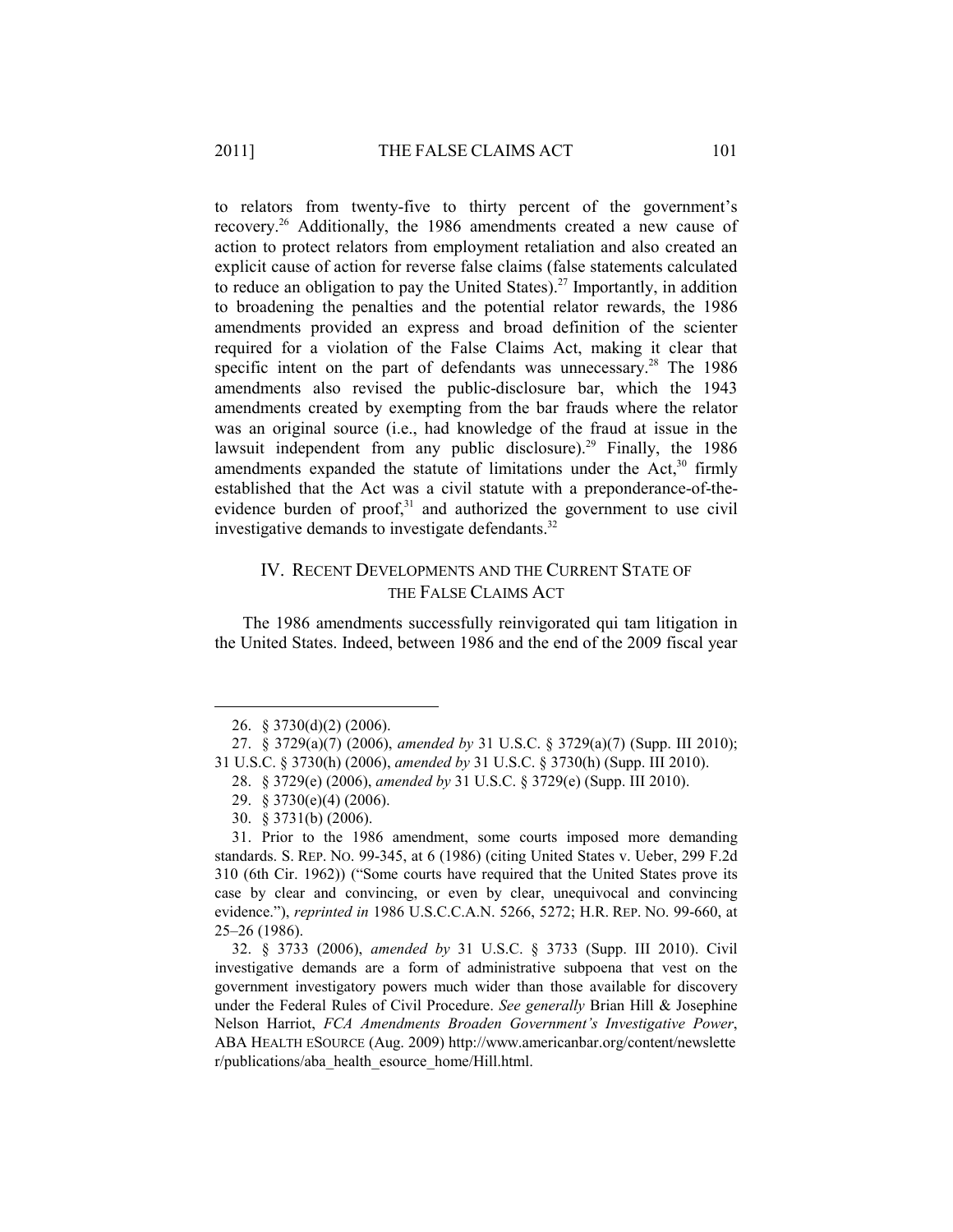the FCA returned \$28 billion to the United States Treasury.<sup>33</sup> However, notwithstanding the Act's significant successes, two decades of qui tam litigation produced judicial interpretations that diluted the Act's potency.<sup>34</sup>

The numerous misinterpretations of the Act's provisions became particularly problematic for Congress in 2009 in light of the projected \$1 trillion of government expenditures under the Troubled Asset Relief Program and stimulus bill.<sup>35</sup> As a preemptive response to the expected, renewed wave of fraud, Congress signed into law the Fraud Enforcement and Recovery Act of 2009 (FERA) for the express purposes of reinforcing the 1986 amendments, clarifying provisions of the Act,<sup>36</sup> and increasing the tools available to the government to fight fraud. $37$ 

 35. Jeffery L. Handwerker, Matthew H. Solomson, Mahnu V. Davar & Kathleen H. Harne, *Congress Declares Checkmate: How the Fraud Enforcement and Recovery Act of 2009 Strengthens the Civil False Claims Act and Counters the Courts*, 5 J. BUS. & TECH. L. 295, 322 (2010).

36. *Id.* at 296–97.

 <sup>33.</sup> *Statistics*, THE FALSE CLAIMS ACT LEGAL CTR., TAXPAYERS AGAINST FRAUD, www.taf.org/statistics.htm (last visited Oct. 12, 2011). The success of the False Claims Act is widely credited for the wave of state false-claims statutes and enforcement actions modeled after the federal statute. While the scope of the state false-claims statutes varies, they generally hold persons liable who use false statements to obtain state funds in the same fashion as the federal False Claims Act. *See* James F. Barger, Jr. et al., *States, Statutes, and Fraud: An Empirical Study of Emerging State False Claims Acts*, 80 TUL. L. REV. 465, 471 (2005).

 <sup>34.</sup> *See* Allison Engine Co. v. United States *ex rel.* Sanders, 553 U.S. 662, 671 (2008). The United States Supreme Court held that for a claim to be false within the meaning of § 3729(a)(1) (2006), *amended by* 31 U.S.C. § 3729(a)(1) (Supp. III 2010), such a claim had to be presented directly to the federal government, something that became known as the presentment requirement; however, § 3729(a)(1) does not impose such a requirement. *See Allison Engine*, 553 U.S. at 671; *see also* United States v. Baylor Univ. Med. Ctr., 469 F.3d 263, 268 (2d Cir. 2006). The Second Circuit held that the statute of limitations for filing the government's complaint in intervention began to run at the time of the relator's filing, and the complaint in intervention did not relate back to the relator's complaint, effectively limiting the government's recovery in False Claims Act cases. *Id.* A complaint in intervention is the pleading by which the government assumes primary prosecution of a qui tam action after completing its investigation and typically clarifies, either by streamlining or expanding, the scope of the action against the defendant. *Id.*

 <sup>37.</sup> Press Release, Senator Patrick Leahy, Senate Crosses Procedural Hurdle, Set to Vote on Leahy-Authored Anti-Fraud Bill Tuesday (Apr. 27, 2009), http://leahy.senate.gov/press/press\_releases/release/?id=ada1da8d-088d-4c2b-9978-3ba59b9033e2. In an April 27, 2009 press release, Senator Patrick Leahy (D– Vermont), who along with Senator Chuck Grassley (R–Iowa) sponsored FERA,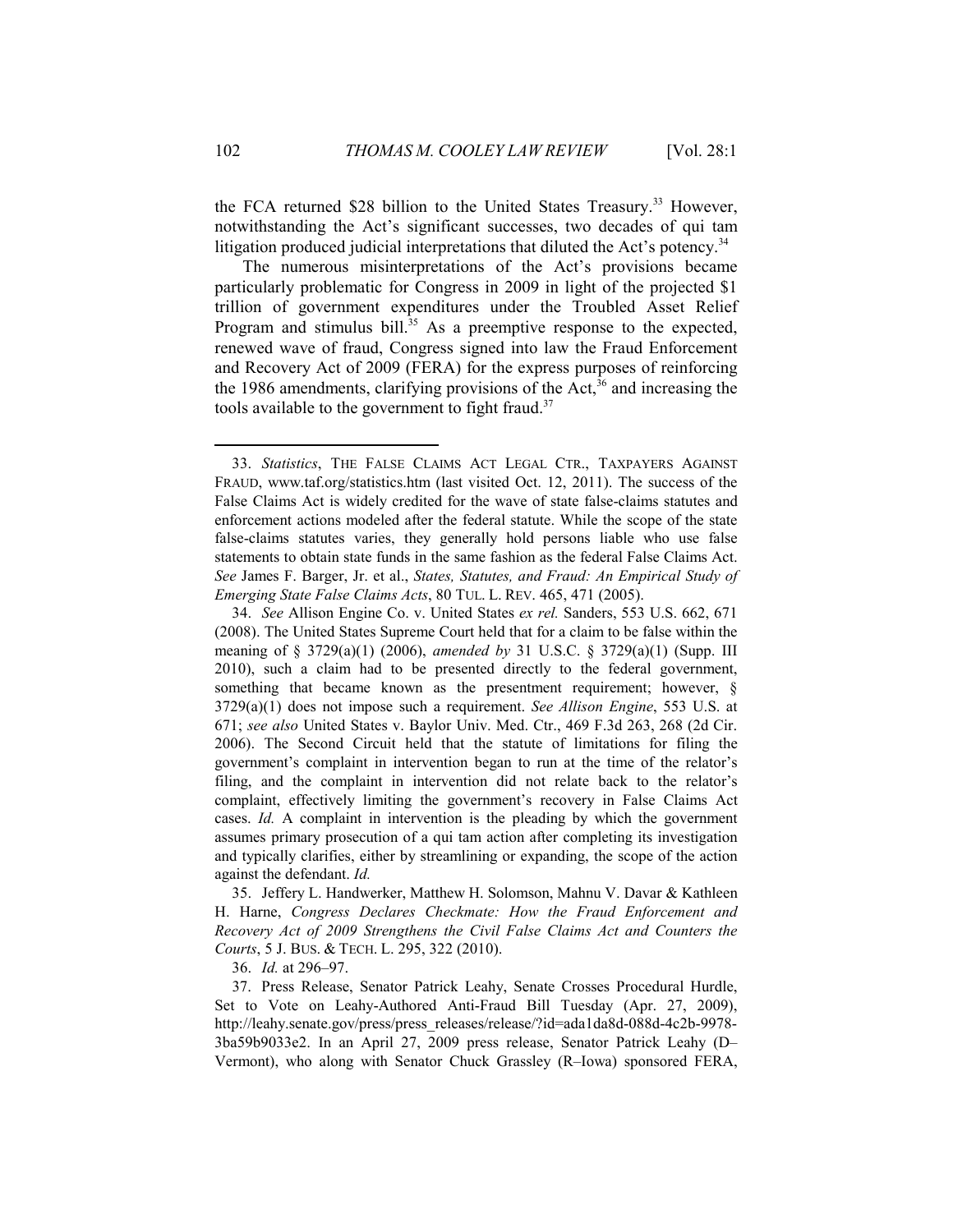Among the corrections to the False Claims Act, FERA eliminated language from the earlier iteration of the False Claims Act that suggested that a false claim had to be submitted *directly to* a federal officer or employee to meet the presentment requirement for liability under the Act.<sup>38</sup> It did so by redefining *claim* under the False Claims Act to mean "any request or demand, whether under a contract or otherwise, for money or property and whether or not the United States has title to the money or property" that is presented directly to the United States *or to a contractor or other recipient of federal monies* if the government provides or reimburses any portion of the requested funds.<sup>39</sup>

In addition, FERA also secured the government's clawback ability to recover fraudulently obtained funds by providing that the government's complaint in intervention in an FCA case relates back to the date of the relator's filing (which often predates the government's intervention by several years).<sup>40</sup> FERA also added specific materiality language for liability under the FCA, providing that any false statement "having a natural tendency to influence" payments was material to payment and, thus, a basis for liability under the FCA.<sup>41</sup> FERA further expanded the conspiracy provisions of the Act, clarifying that these provisions applied to all violations of the  $Act^{42}$  and further enlarged the reverse-false-claims provision of the Act by making it clear that FERA covered not only making false statements to the government, but also not returning improperly

1

 41. § 3729(a)(1)(B), (a)(1)(G), (b)(4). Prior to the FERA amendments, the False Claims Act provided that any person who "knowingly makes, uses, or causes to be made or used, a false record or statement *to get* a false or fraudulent claim *paid or approved by the Government*" was liable. § 3729(a)(2) (2006) (emphasis added), *amended by* 31 U.S.C. § 3729(a)(1)(B) (Supp. III 2010). This subsection of the False Claims Act was amended by FERA to provide that any person who "knowingly makes, uses, or causes to be made or used, a false record or statement *material to a false or fraudulent claim*" is liable. § 3729(a)(1)(B) (Supp. III 2010). Thus, FERA eliminated as requirements for liability the terms *to get paid* and *paid or approved by the Government*, which served as the basis for the Supreme Court's finding of a presentment requirement in *Allison Engine*, 553 U.S. at 671–72.

42. § 3729(a)(1)(A).

explained that the amendments would provide new resources and legal tools needed by law-enforcement agencies to combat fraud effectively by authorizing the hiring of more agents, prosecutors, forensic analysts, and support staff. *Id.*

 <sup>38. § 3729(</sup>a)(1)(A) (Supp. III 2010); *see also Allison Engine*, 553 U.S. at 673.

 <sup>39. § 3729(</sup>b)(2)(A).

 <sup>40. § 3731(</sup>c) (Supp. III 2010). Therefore, FERA superseded the shortened statute of limitations and relation-back problem created by the Second Circuit in *United States v. Baylor Univ. Med. Ctr.*, 469 F.3d 263, 268–70 (2d Cir. 2006).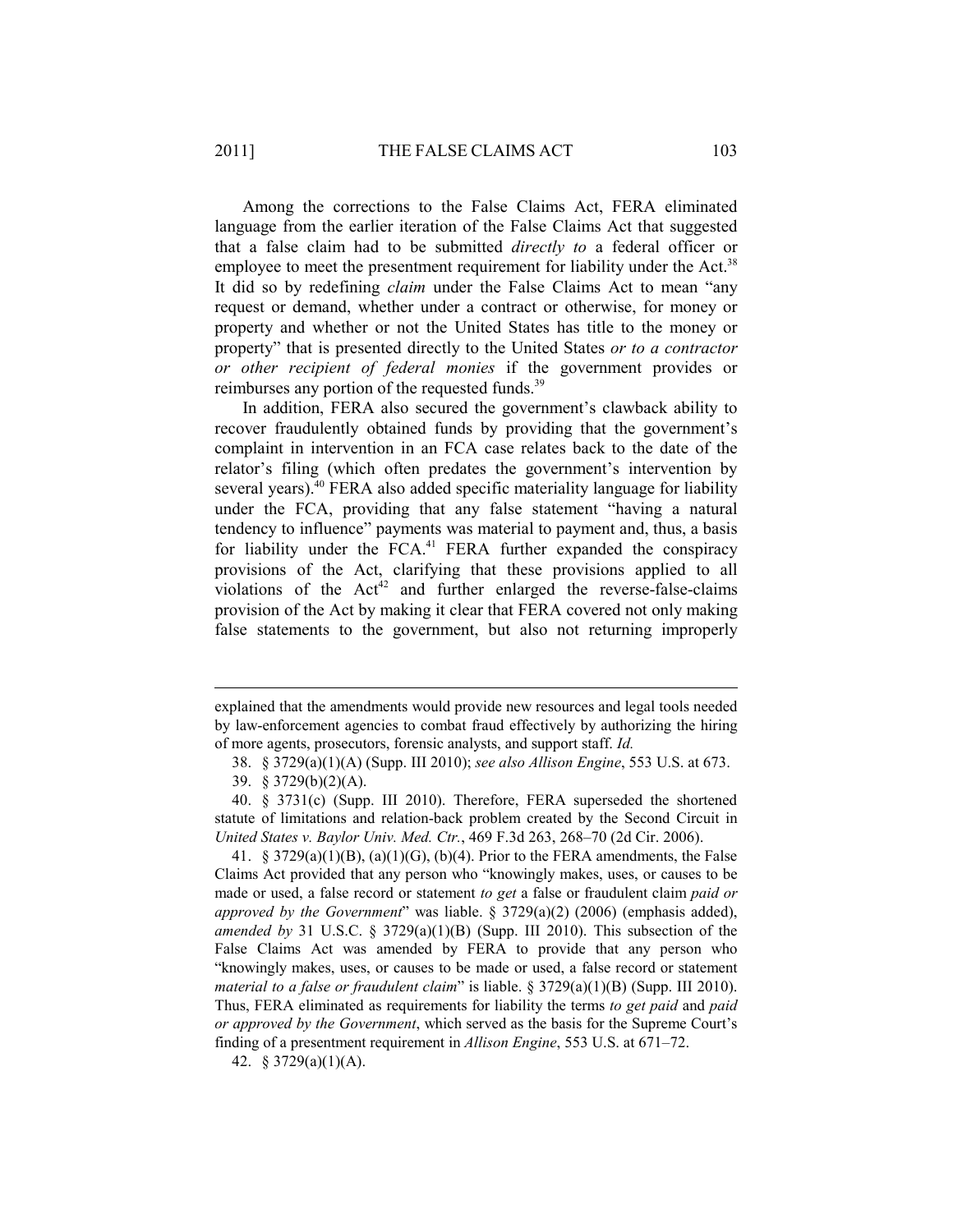obtained monies to the government.<sup>43</sup> Additionally, FERA expanded the antiretaliation provisions of the Act by including contractors and agents of defendants in the class of persons who are entitled to protection under the Act. $44$ 

Then, in March 2010, just a few months after FERA's enactment, Congress made additional corrections to the False Claims Act, seemingly missed by the FERA amendments, through the passage of the Patient Protection and Affordable Care Act (PPACA).<sup>45</sup> The most important correction involved the issue of public disclosure. Because the 1943 amendments to the False Claims Act elevated any public disclosure of information leading to the fraud charges to jurisdictional-bar status, arguments about the public-disclosure bar, rather than the wrongful conduct of the defendants, often took center stage in most qui tam litigation. In the 1986 amendments, Congress modified the jurisdictional bar in an attempt to correct the foregoing problem by providing that a relator could maintain a qui tam suit, notwithstanding a public disclosure, if the relator was an original source of the information and, thus, not a parasitic relator.<sup>46</sup> However, a number of judicial decisions interpreting the amended law weakened the original-source exemption to the public-disclosure bar by reading additional requirements into the statute, including the requirement that the relator be a source of the public disclosure to qualify as an original source under the False Claims Act.<sup>47</sup> The PPACA corrected these misguided judicial pronouncements by narrowing what constitutes a public disclosure through expanding what constitutes an original source and by giving the government the ability to veto the dismissal of an otherwise appropriate case from being automatically dismissed on the basis of public disclosure.<sup>48</sup>

In general, the foregoing False Claims Act amendments were given prospective effect, with one exception: Congress provided that  $\S 3729(a)(1)$ was to take effect "as if enacted on June 7, 2008, and apply to all claims

 <sup>43. § 3729(</sup>a)(1)(G).

 <sup>44. § 3730(</sup>h)(1).

 <sup>45.</sup> *See generally* Patient Protection and Affordable Care Act, Pub. L. No. 111- 148, 124 Stat. 119 (2010); H.R. Res. 3590, 111th Cong. (2010) (codified as amended in scattered sections of 42 U.S.C.).

 <sup>46. § 3730(</sup>e)(4)(A) (2006).

 <sup>47.</sup> Mark R. Fitzgerald, *Should You Make a Voluntary Disclosure to the OIG? Check Your Circuit Map First*, BNA, http://healthcenter.bna.com/pic2/hc.nsf/id/BNAP-55TM53 (last visited May 16, 2011) (giving examples of requirements that different courts have read into the statute).

 <sup>48. § 3730(</sup>e)(4) (Supp. III 2010).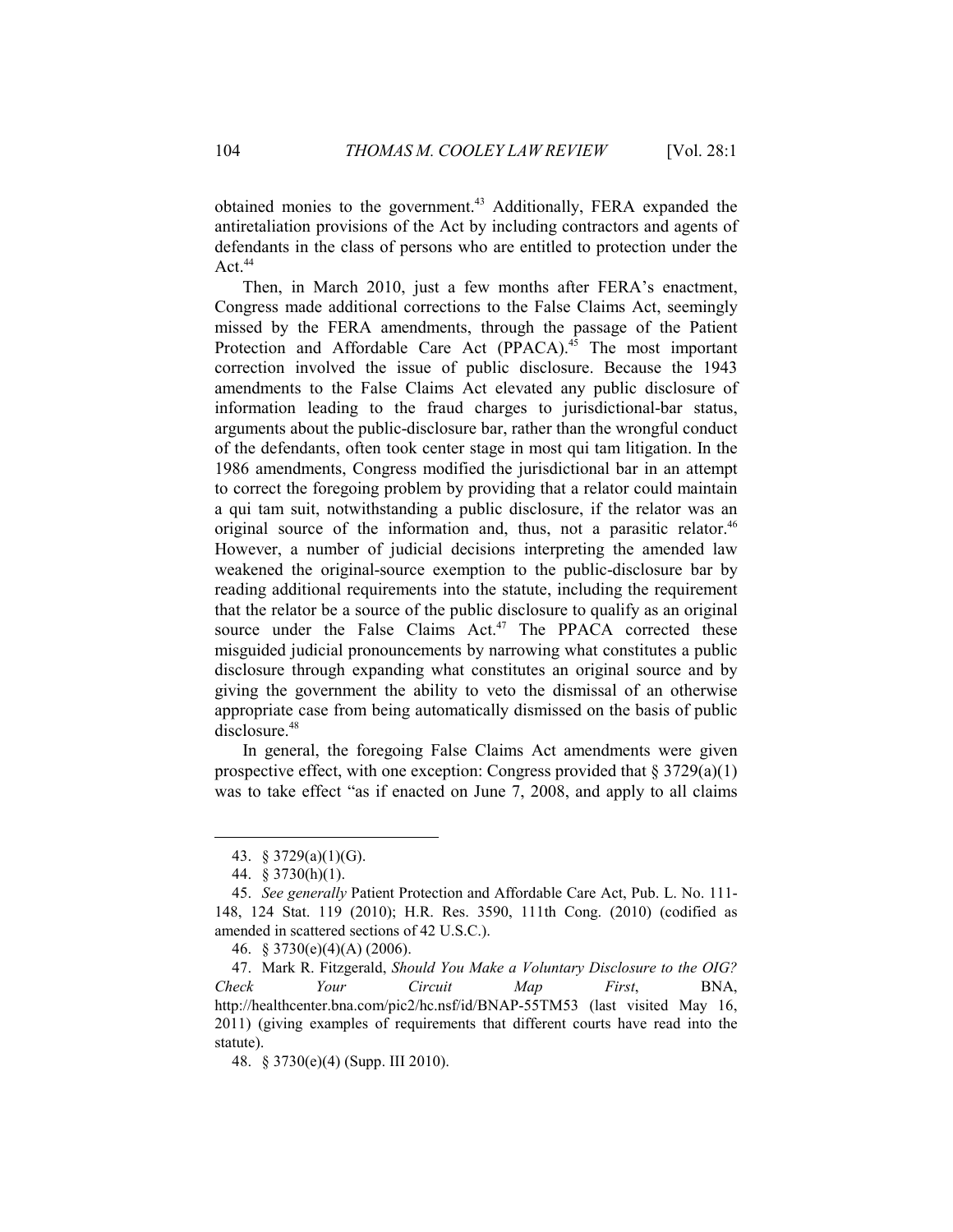under the False Claims Act  $\dots$  that are pending on or after that date.<sup> $149$ </sup> It is the retrospective effect of this provision that triggered the ex post facto challenges on which the courts are split.<sup>50</sup>

### V. THE JUDICIAL SPLIT

Since the FERA amendments, many courts have had the opportunity to consider the retrospective effect of FERA in the context of determining whether the defendant had a claim that was pending as of June 7, 2008, so as to bring the pending case within the retrospective purview of FERA.

Naturally, because the impetus of FERA is to broaden the scope of FCA liability, defendants usually argue for the narrowest possible definition of *claims pending* to escape from the purview of FERA. The converse is true as well: the government and relators argue for the broadest possible definition to bring all cases pending on June 7, 2008 within the purview of FERA. Thus far, judicial interpretations of claims pending range from a very narrow reading of *pending* (suggesting that it is a request for federal funds that is still open or unpaid) to a broader reading (including either open or closed requests for payments that were, or could have been, the subject of an enforcement action under the FCA on the effective date of the amendment).

There is already a circuit split on the meaning of claims pending under FERA. The United States Courts of Appeals for the Eighth and Eleventh Circuits have endorsed the narrow view that a claim is pending within the meaning of FERA if it had not been resolved (i.e., it had not been paid or denied) by the effective date of June 7, 2008.<sup>51</sup> The majority of the district courts have followed this view.52 In contrast, the Second Circuit has held

 <sup>49.</sup> Fraud Enforcement and Recovery Act of 2009, Pub. L. No. 111-21, § 4(f), 123 Stat. 1617, 1625, (codified as amended at 31 U.S.C. §§ 3729-33). Congress included the following language in section 4(f) of the bill: "The amendments made by this section shall take effect on the date of enactment of this Act and shall apply to conduct on or after the date of enactment . . . ." *Id.*

 <sup>50.</sup> In general, laws are not applied retroactively absent a clear indication from Congress that it intended such result. INS v. St. Cyr, 533 U.S. 289, 315–16 (2001) (citing Bowen v. Georgetown Univ. Hosp., 488 U.S. 204, 208 (1988)).

 <sup>51.</sup> *See* United States v*.* Hawley, 619 F.3d 886, 894 (8th Cir. 2010) (indicating that there were no pending claims because they had been paid prior to June 7, 2008); Hopper v. Solvay Pharm., Inc., 588 F.3d 1318, 1327 n.3 (11th Cir. 2009). *Claim* means any request or demand for money, so there can be no pending claims on a case that was already pending on June 7, 2008. *Id.*

 <sup>52.</sup> *See, e.g.*, United States *ex rel.* Burroughs v. Cent. Ark. Dev. Council, No. 4:08-CV-2257-JMM, 2010 WL 1875580, at \*2 (E.D. Ark. May 10, 2010) (stating that "claim" refers to defendant's request for payment and not to pending cases);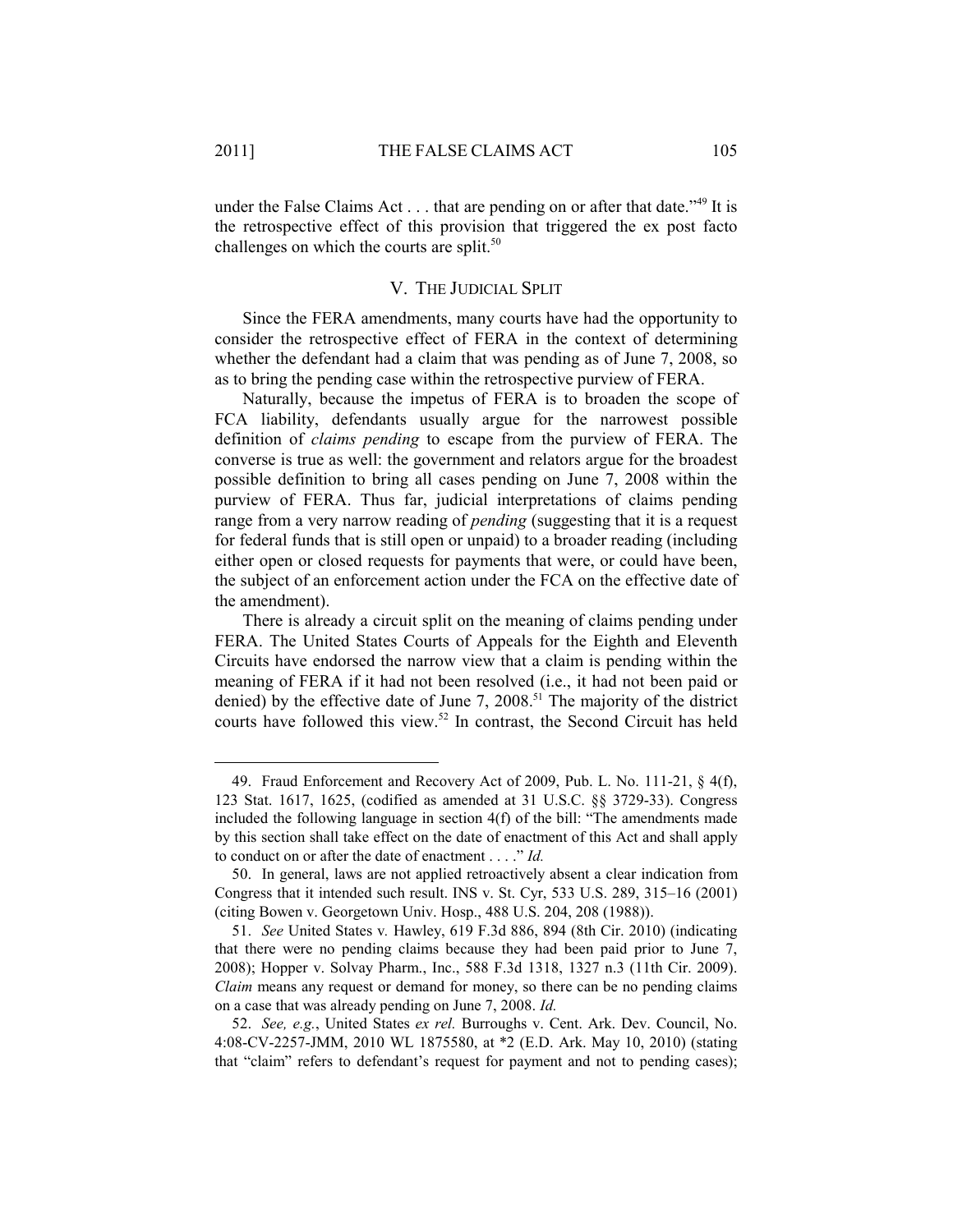that a claim pending under section 4(f) refers not only to a defendant's pending demand for payment to the government, but also to any cases that were pending as of June 7,  $2008^{53}$  A number of district courts in and outside of the Second Circuit adhere to this broader view of claims pending.54 That said, though the definition of claims pending is an important one, the constitutionality of the 2009 amendments does not hinge on it.

Naturally, the constitutionality of FERA is an issue in those cases in which a district court affirmatively answers the question of whether there were claims pending as of June 7, 2008, thus placing the case within the retrospective purview of FERA. In such cases, a district court would then be expected to determine whether the retrospective effect of FERA poses a constitutional problem.55 So far, two courts have taken up the

 53. United States *ex rel.* Kirk v. Schindler Elevator Corp., 601 F.3d 94, 113 (2d Cir. 2010) (vacating a pre-FERA dismissal of a case on the basis of section 4(f) because the case was still in the litigative pipeline on June 7, 2008).

 54. *See, e.g.*, United States *ex rel.* Pervez v. Beth Israel Med. Ctr., 736 F. Supp. 2d 804, 811 n.38 (S.D.N.Y. 2010) (applying the amendment to all legal claims pending before a court on or after June 7, 2008); United States *ex rel.* Drake v. NSI, Inc., 736 F. Supp. 2d 489, 497 (D. Conn. 2010) ("[Section] 4(f)(1) applies to 'claims' in the sense of cases before a court."); United States *ex rel.* Westrick v. Second Chance Body Armor, Inc., 685 F. Supp. 2d 129, 140 (D.D.C. 2010) (stating that because the suit was pending on June 7, 2008, the FERA amendments apply); United States *ex rel.* Walner v. Northshore Univ. Healthsystem, 660 F. Supp. 2d 891, 895 n.3 (N.D. Ill. 2009) (FERA applies to legal claims pending as of June 7, 2008); United States *ex rel.* Carter v. Halliburton Co., No. 1:08CV1162(JCC), 2009 WL 2240331, at \*5 n.3 (E.D. Va. July 23, 2009) (stating that the amendment applied because the case was pending on June 7, 2008).

55. At least one court has taken up the constitutionality of section  $4(f)(1)$ , even after concluding that it did not apply in that case because the claims were not pending as of FERA's effective date. *See* Allison Engine Co. v. United States *ex rel.* Sanders, 667 F. Supp. 2d 747, 752 (S.D. Ohio 2009) ("Even if the retroactivity clause enacted as part [of] FERA was to be found by a reading of its plain language

United States *ex rel.* Baker v. Cmty. Health Sys., 709 F. Supp. 2d 1084, 1107 (D.N.M. 2010) (stating that FERA applies to claims pending on June 7, 2008 but not to cases); United States *ex rel.* Bender v. N. Am. Telecomms., Inc., 686 F. Supp. 2d 46, 49 n.4 (D.D.C. 2010) (stating that "claims" were not "pending" given that they had been paid prior to the case being filed in August of 2006); United States *ex rel.* Boone v. Mountainmade Found., 684 F. Supp. 2d 1, 7 n.7 (D.D.C. 2010) (stating FERA did not apply because the false claims for payment made in 2006 and were not pending on June 7, 2008, even though FCA case was); United States *ex rel.* Parato v. Unadilla Health Care Ctr., Inc.*,* No. 5:07-CV-76(HL), 2010 WL 146877, at \*4 n.4 (M.D. Ga. Jan. 11, 2010) ("claim" is a request or demand for money or property, rather than a case).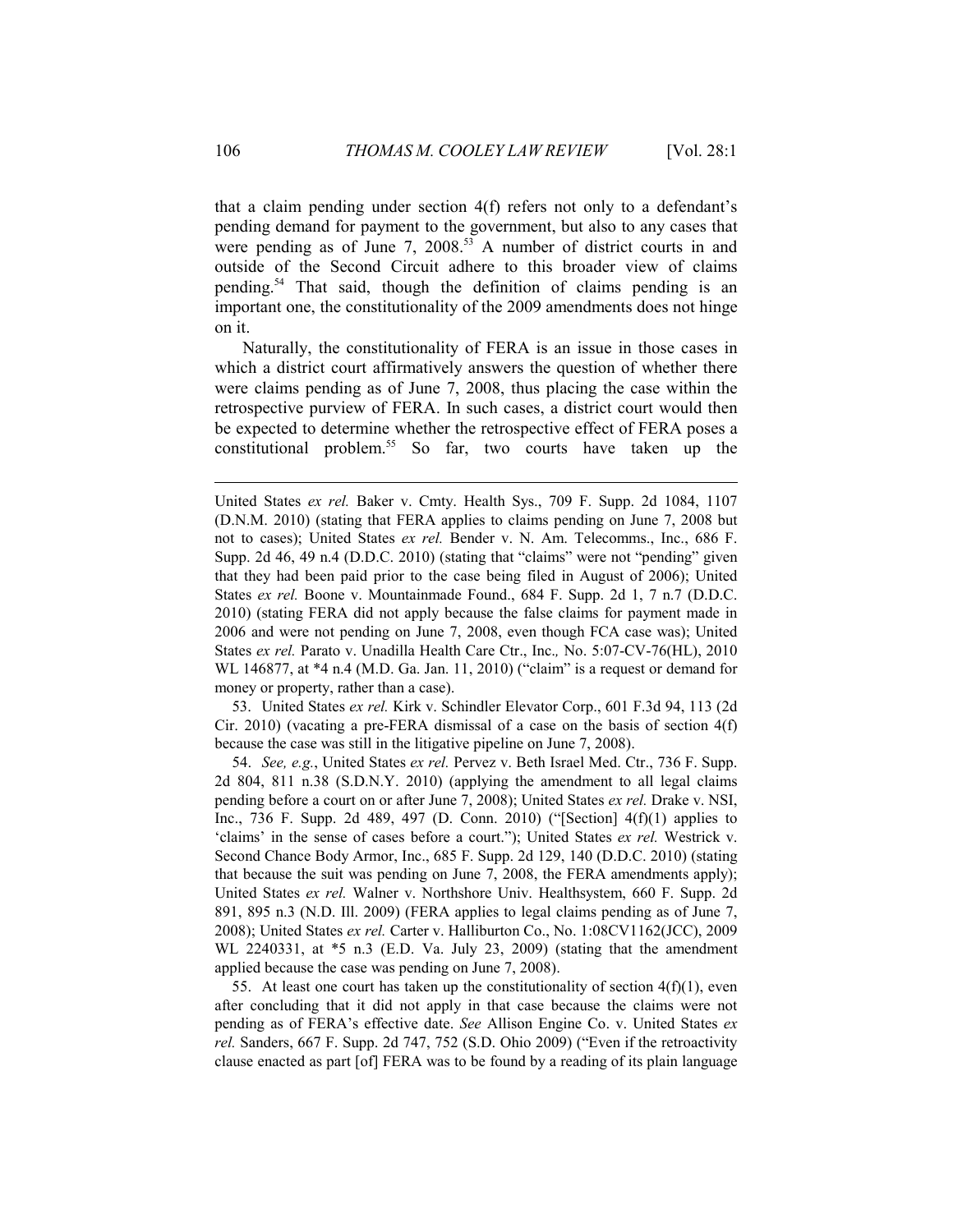constitutionality of FERA in light of its retrospective effect, while many more have avoided the issue altogether.<sup>56</sup> Of the courts taking up the matter, one concluded that FERA violates the Ex Post Facto Clause of the Constitution.<sup>57</sup> The other court concluded that it does not.<sup>58</sup>

#### VI. THE CONSTITUTIONAL LANDSCAPE

The Ex Post Facto Clause of the Constitution prohibits passing retroactive laws.<sup>59</sup> Significant confusion exists between the terms *retroactive* and *retrospective* in judicial opinions addressing the subject and in literature applying the Ex Post Facto Clause to FERA. Clarification of the terminology, therefore, is necessary before the issue of FERA's constitutionality can be undertaken.

FERA became law on May 20, 2009. However, Congress made section 4(f) of FERA (codified as amended at 31 U.S.C. §§ 3729-33) effective on June 7, 2008, a date that predates FERA's enactment. The retrospective effect of the law is sometimes referred to as *retroactivity*. However, retrospectivity and retroactivity are not interchangeable terms in constitutional parlance. That being said, the misnomer has invaded the legal commentary and has obscured the legal analysis of whether FERA is a "retroactive" law.

## *A. FERA Is Not Constitutionally Retroactive Because It Does Not Impair Rights*

A law is not constitutionally retroactive merely because it has an effective date that predates the signing of the law. A statute that has an

to apply to the 'claims' pending in this case, application of this retroactivity language to these Defendants would violate the Ex Post Facto Clause of the U.S. Constitution."). Curiously, it was the Supreme Court's opinion in the appeal to this very case that Congress set out to overturn through the passage of FERA. *See infra* text accompanying notes 69–76.

 56. *See, e.g.*, United States *ex rel.* Snapp, Inc. v. Ford Motor Co., 618 F.3d 505 (6th Cir. 2010); United States *ex rel.* Loughren v. Unum Grp., 613 F.3d 300 (1st Cir. 2010); United States *ex rel.* Folliard v. CDW Tech. Servs., Inc., 722 F. Supp. 2d 20 (D.D.C. 2010); United States *ex rel.* Crennen v. Dell Mktg., L.P., 711 F. Supp. 2d 157 (D. Mass. 2010); United States *ex rel.* Wall v. Circle Constr., L.L.C., 700 F. Supp. 2d 926 (M.D. Tenn. 2010); United States v. Aguillon, 628 F. Supp. 2d 542 (D. Del. 2009)*.*

- 57*. See Allison Engine*, 667 F. Supp. 2d at 752.
- 58. *See Drake*, 736 F. Supp. 2d at 499.

 <sup>59.</sup> Weaver v. Graham, 450 U.S. 24, 28–29 (1981) ("[T]he framers [of the U.S. Constitution] sought to assure that legislative Acts give fair warning of their effect and permit individuals to rely on their meaning until explicitly changed.").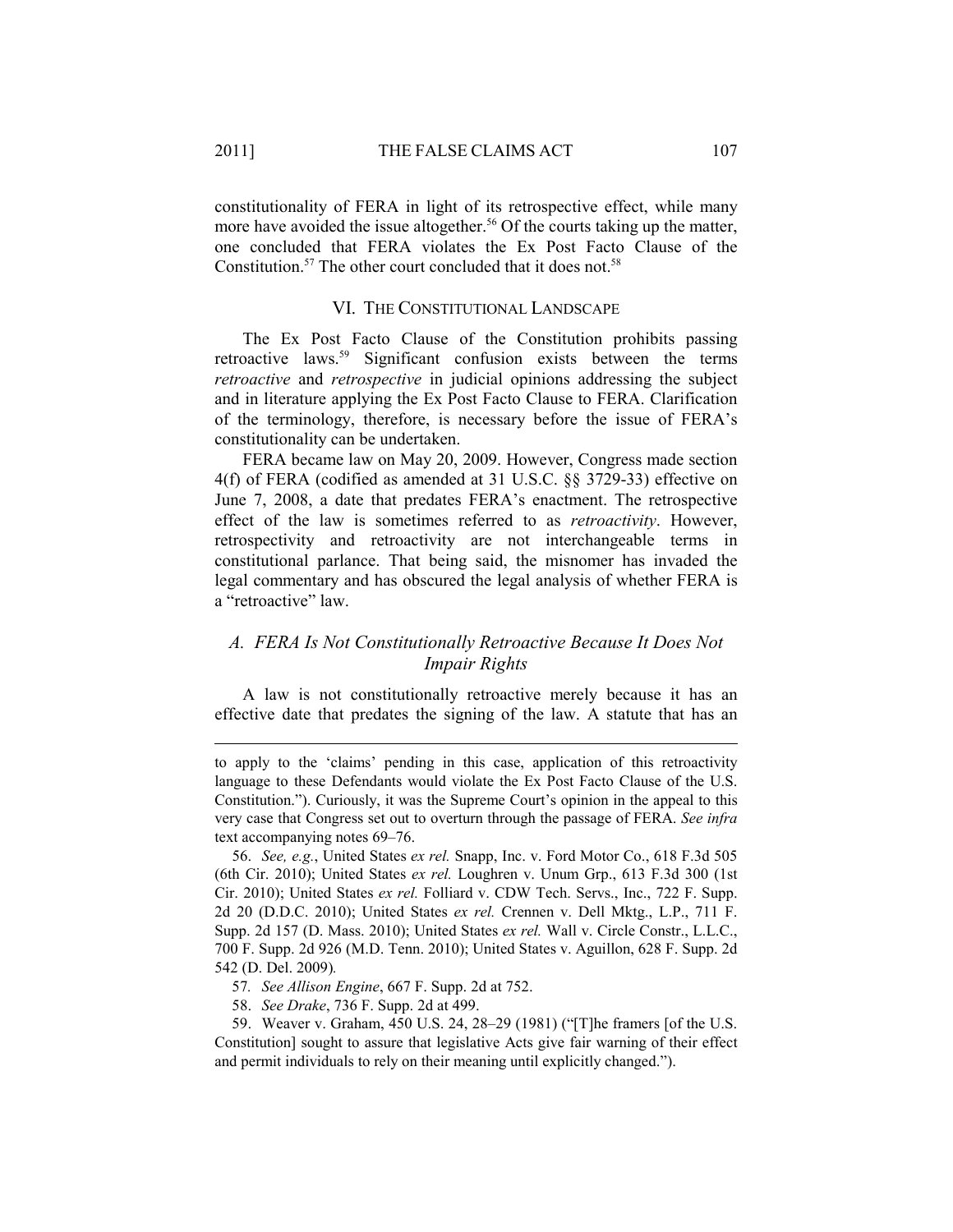effective date earlier than its creation is only retroactive, in the constitutional sense of the term, if the new provision "would impair rights a party possessed when he acted, increase a party's liability for past conduct, or impose new duties with respect to transactions already completed."<sup>60</sup> Furthermore, a law is not retroactive in the constitutional sense if it does not interfere with settled expectations or reasonable reliance interests.<sup>61</sup> In even simpler terms, the government may not "enact a law that punishes an act that was innocent prior to the enactment."62 The inquiry into the retroactivity of a law is not a "mechanical task," but a "functional" one.<sup>63</sup> To begin such a functional task, one must look to what exactly FERA changed to determine if that change impaired a person's rights or imposed new duties.

Prior to FERA, the FCA imposed civil liability on any person who "knowingly makes, uses, or causes to be made or used, a false record or statement to get a false or fraudulent claim paid or approved by the Government."<sup>64</sup> However ineloquent this language may have been, it is amply clear that Congress intended it to protect federal funds from fraud, whatever the modality for perpetrating such fraud. Indeed, it goes without saying that, even before the FCA was ever enacted, defendants never had a right to obtain federal funds through fraud.

Though Congress intended for the FCA to function as a general antifraud statute, a United States Supreme Court case changed that. In *Allison Engine Co. v. United States* ex rel. *Sanders*, the Court interpreted the "to get . . . paid or approved . . . by the Government" language of the FCA as creating a presentment requirement of the false claim *directly to*  the federal government (as opposed to someone else possessing or managing federal money) before liability could attach.<sup>65</sup> In other words, *Allison Engine* created a judicial safe harbor that allowed persons to knowingly commit fraud on the federal government with impunity as long as the fraud was committed *indirectly* by simply submitting the false claims to third parties managing or charged with spending federal funds.<sup>66</sup> FERA set out to change that.

 <sup>60.</sup> Landgraf v. USI Film Prods., 511 U.S. 244, 280 (1994).

 <sup>61.</sup> *Id.* at 269–70 ("[F]unctional conceptions of legislative 'retroactivity' have found voice in this Court's decisions and elsewhere."); *see* Bradley v. Sch. Bd. of Richmond, 416 U.S. 696, 711–12 (1974).

 <sup>62.</sup> Hobbs v. Cnty. of Westchester, 397 F.3d 133, 157 (2d Cir. 2005).

 <sup>63.</sup> *Landgraf*, 511 U.S. at 268.

 <sup>64. 31</sup> U.S.C. § 3729(a)(2) (Supp. III 2010).

 <sup>65.</sup> Allison Engine Co. v. United States *ex rel.* Sanders, 553 U.S. 662, 671 (2008).

 <sup>66.</sup> *Id.* at 671–72. The *Allison Engine* case involved contracts between the United States Navy and two shipyards for the production of a new fleet of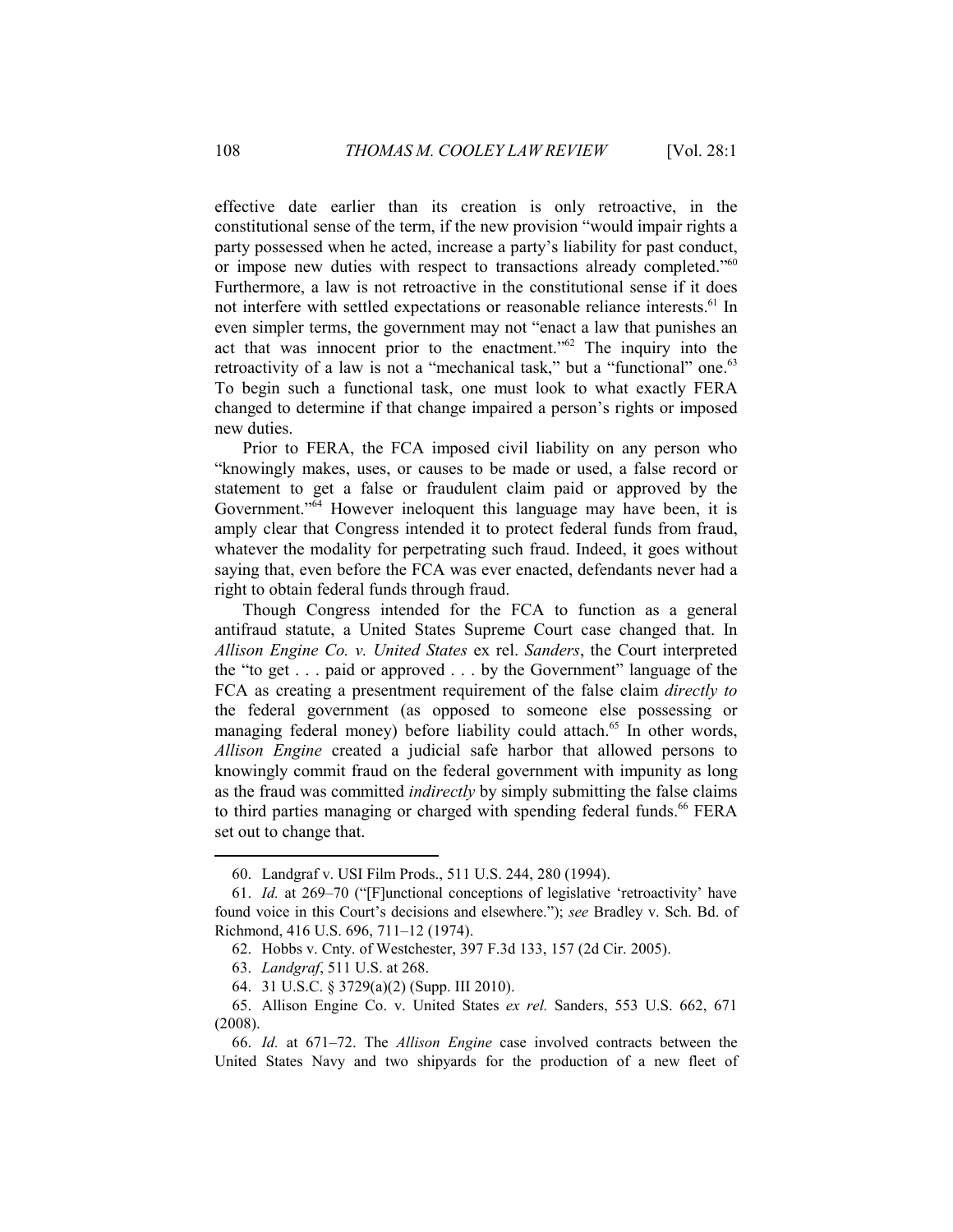The legislative history of FERA makes it clear that a significant impetus of the FERA amendments was Congress's desire to correct the *Allison Engine* error. For example, Senator Charles Grassley (R–Iowa) stated that the amendments would "address a loophole that was created in the False Claims Act by the Supreme Court decision in the *Allison Engine* case."67 Furthermore, Senator Grassley stated that "in recent years, litigation fueled by powerful Government defense and health care contractors has created legal loopholes that threaten the application of this powerful tool . . . . This legislation fixes this, thus ensuring that no fraud can go unpunished by simply navigating through the legal loopholes."<sup>68</sup> Joining in the sentiment, Representative Howard Berman (D–California) explained that the *Allison Engine* ruling "severely limits the reach of the law" and that "[t]he primary impetus for [FERA] is to reverse these unacceptable limitations and restore the False Claims Act to its original status as the protector of all Government funds or property."69

Thus, for the explicit purpose of overruling *Allison Engine* and restoring the original scope of the False Claims Act as a general antifraud statute, FERA changed  $\S$  3729(a)(1)(B) of the Act to impose liability on any person "who knowingly makes, uses, or causes to be made or used, a false record or statement material to a false or fraudulent claim."70 In so doing, Congress removed the "to get" and "paid or approved by the Government" language from the 1986 iteration of the statute from which the Supreme Court read a presentment requirement into the  $FCA$ <sup>, $71$ </sup> Further, Congress made the amendment effective on June 7, 2008, which predated

 67. 155 CONG. REC. S4412 (daily ed. Apr. 20, 2009) (statement of Sen. Charles Grassley).

 68. 155 CONG. REC. S4737 (daily ed. Apr. 27, 2009) (statement of Sen. Grassley).

 69. 155 CONG. REC. E1296 (daily ed. June 3, 2009) (statement of Rep. Howard Berman).

70. 31 U.S.C. § 3729(a)(1)(B) (Supp. III 2010).

 71. § 3729(a)(2) (2006), *amended by* 31 U.S.C. § 3729(a)(2) (Supp. III 2010); *see also supra* note 65 and accompanying text.

destroyers. *Id.* at 662–64. Each destroyer required an electrical-generator set to provide electricity. *Id.* Several companies (subcontractors) became involved in the project to build the generator sets. *Id.* None of these subcontractors billed the federal government but rather billed the company directly above them in the chain of production. *Id.* The company directly above them did not include these bills when submitting for payment from the government but, nonetheless, obtained payment from the government that was based, in part, on the subcontractors' bills, which turned out to be fraudulent. *See id.* The Supreme Court concluded that the subcontractors had no liability under the False Claims Act because the fraudulent claims had not been presented to the United States Government. *See id.*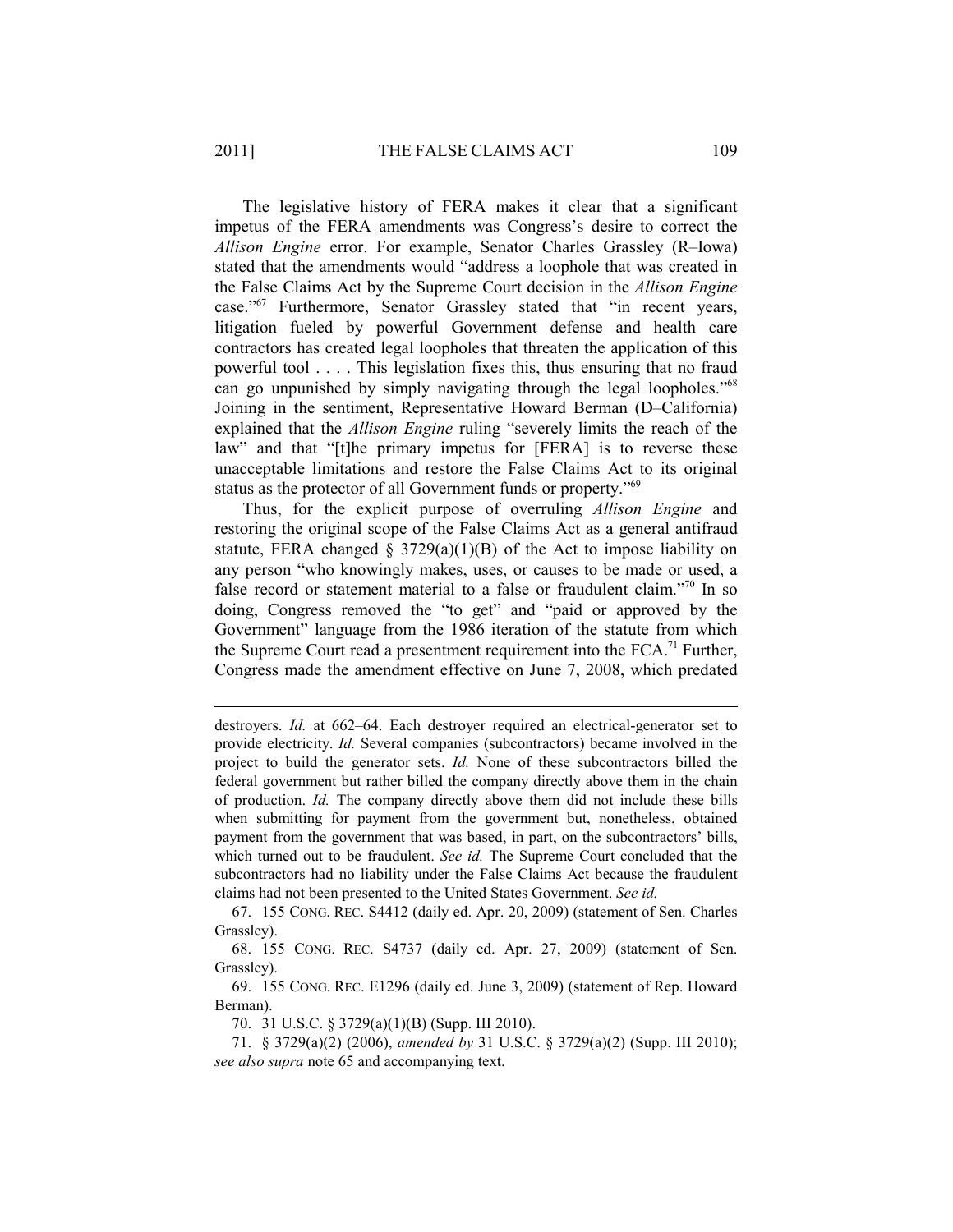the *Allison Engine* decision by two days, with the clear purpose of overruling *Allison Engine*. 72

In sum, Congress intended the foregoing amendment to be treated as a correction, but one that was to be given the broadest of scopes considering the original intent and remedial nature of the statute. In fact, Representative Berman confirmed that the amendment was intended to correct the Supreme Court's misreading of the original scope of the Act; he explained that the only substantive changes to the FCA under FERA was the expansion of conspiracy liability and that the other amendments "merely clarify the law as it currently exists under the False Claims [Act]."73 Representative Berman further advised the courts to "rely on these amendments to clarify the existing scope of False Claims Act liability, even if the alleged violations occurred before the enactment of these amendments" and to "consider and honor these clarifying amendments, for they correctly describe the existing scope of False Claims Act liability under the current and amended False Claims Act."<sup>74</sup> Agreeing with him, Senator Ted Kaufman (D–Delaware), a co-sponsor of FERA, stated that Congress was "not creating new crimes, or establishing entirely new paths to recovering ill-gotten gains";75 rather, Congress had made narrow changes to ensure that "lawbreakers don't slip through the gaps in existing law."76

Given the foregoing and the fact that defendants never had a right to and could not reasonably have relied on the existence of a right to obtain federal funds from *any parties* through fraud, it is difficult to find merit in the argument that FERA's correction of the judicially created presentment requirement somehow "impaired" the rights of defendants or imposed new liabilities or duties on them.

# *B. FERA Is Not Constitutionally Retroactive Because It Is Not a Criminal Statute*

Even if it could be argued that the amendments in question somehow impair a right or impose new liabilities or duties on defendants, the amendments still do not violate the United States Constitution's Ex Post Facto Clause.<sup>77</sup>

 <sup>72. § 3729(</sup>a)(1)(B) (Supp. III 2010).

 <sup>73. 155</sup> CONG. REC. E1300 (daily ed. June 3, 2009) (statement of Rep. Berman).

 <sup>74.</sup> *Id.*

 <sup>75. 155</sup> CONG. REC. S4413 (daily ed. Apr. 20, 2009) (statement of Sen. Ted Kaufman).

 <sup>76.</sup> *Id.*

 <sup>77.</sup> U.S. CONST. art. I, § 9, cl. 3.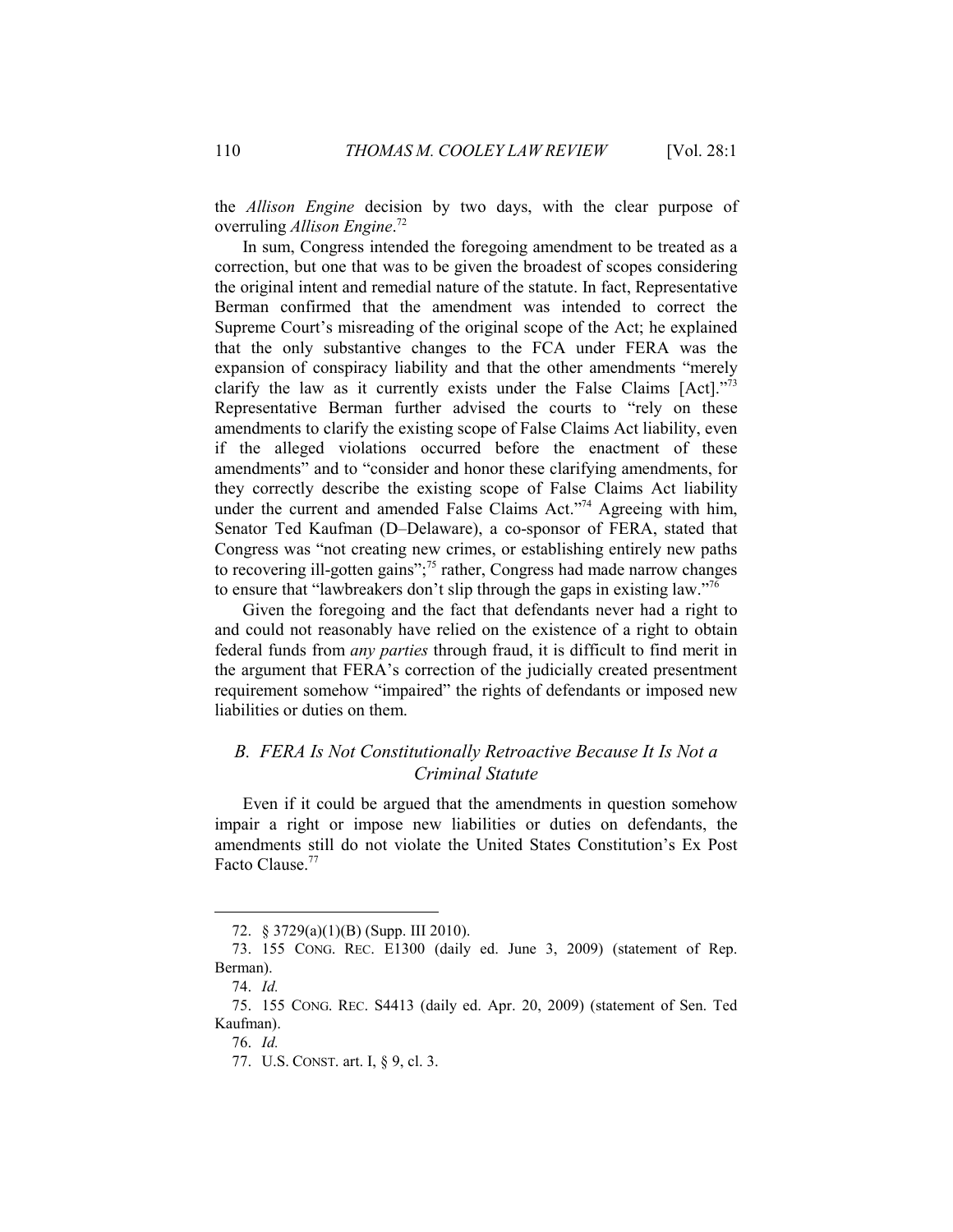It is well established in American jurisprudence that the Ex Post Facto Clause applies only to criminal or penal provisions.<sup>78</sup> Thus, in considering an ex post facto challenge to any statute, courts must consider whether "the legislature intended the statute to establish civil proceedings."79 A court's consideration must start with the statute's text. $80$  "[O]nly the clearest proof will suffice to override legislative intent and transform what has been denominated a civil remedy into a criminal penalty"81 so as to fall within the ambit of the Ex Post Facto Clause. $82$ 

That the text of the statute treats the False Claims Act as a civil statute is unassailable. For example, the statute is codified in Title 31 of the United States Code as a civil statute, rather than as a criminal statute codified in Title 18.83 Moreover, § 3730, which governs the procedures by which the Attorney General and private individuals can bring causes of action, is entitled "Civil actions for false claims," which again underscores the civil nature of the Act.<sup>84</sup> Further, the legislative histories of the 1986 and 2009 amendments to the False Claims Act underscore Congress's intention to enact a civil statute. $85$  Thus, by its terms and legislative intent, the False Claims Act is a civil statute, not a criminal statute.<sup>86</sup> Accordingly, under

 85. Congress referred to FERA as "one of the most potent civil tools" to stop fraud. S. REP. NO. 111-10, at 4 (2009); *see also* S. REP. NO. 99-345, at 11 (1986), *reprinted in* 1986 U.S.C.C.A.N. 5266, 5276 ("The statute is a remedial one. It is intended to protect the Treasury against the hungry and unscrupulous host that encompasses it on every side . . . ." (citation omitted)).

 86. It is now well settled that the treble damages of the False Claims Act serve deterrent and compensatory functions, which do not convert the False Claims Act into a criminal statute. *See* Cook Cnty. v. United States *ex rel.* Chandler, 538 U.S.

 <sup>78.</sup> *See* Seling v. Young, 531 U.S. 250, 261–62 (2001); E. Enters. v. Apfel, 524 U.S. 498, 533 (1998) ("*The Ex Post Facto* Clause is directed at the retroactivity of penal legislation . . . ."); Burr v. Snider, 234 F.3d 1052, 1054 (8th Cir. 2000) ("[I]t is well established that this provision applies only to criminal punishments.").

 <sup>79.</sup> *Seling*, 531 U.S. at 261.

 <sup>80.</sup> *Id.* at 262 ("[T]he civil or punitive nature of an Act must begin with reference to its text.").

 <sup>81.</sup> Smith v. Doe, 538 U.S. 84, 92 (2003) (citations omitted) (internal quotation marks omitted).

 <sup>82.</sup> Lundeen v. Canadian Pac. Ry. Co., 532 F.3d 682, 691 (8th Cir. 2008), *cert. denied*, 129 S. Ct. 2379 (2009).

 <sup>83. 31</sup> U.S.C. § 3729(a) (Supp. III 2010). *Cf.* 18 U.S.C. § 287 (2006) (detailing a criminal false-claims provision).

 <sup>84. 31</sup> U.S.C. § 3730 (2006 & Supp. III 2010). This is the very textual analysis the Supreme Court conducted in *Hudson v. United States*, 522 U.S. 93 (1997). Noting that the statute "expressly provide[s] that such penalties are civil," the Court concluded that the monetary penalty scheme in that case, which was akin to the False Claims Act's, was civil and not punitive in nature. *Id.* at 103.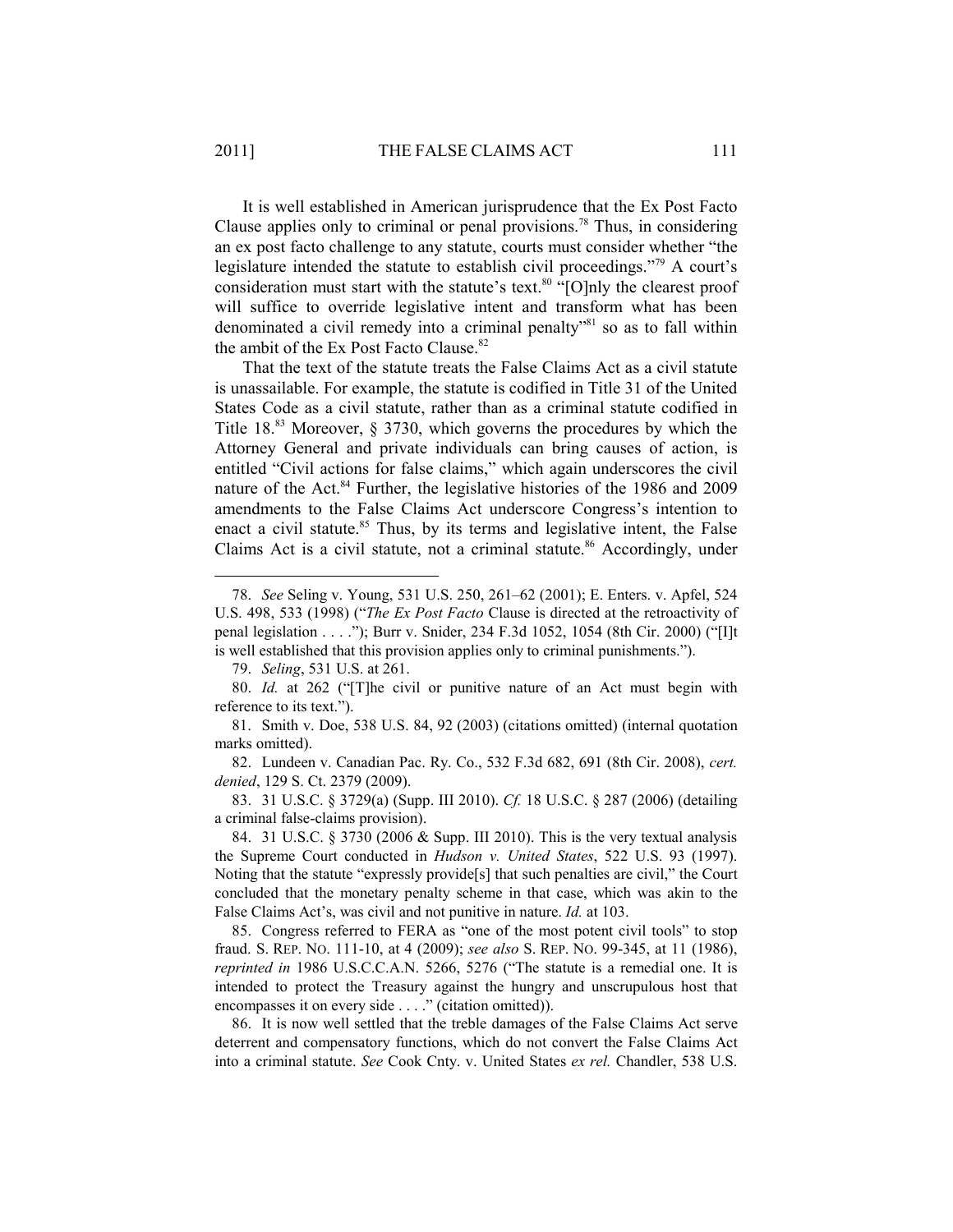well-established Supreme Court precedent, a civil designation is entitled to significant deference.<sup>87</sup>

That said, the Ex Post Facto Clause *could* apply, even if Congress's intention was to enact a civil regulatory scheme, but *only* if the statutory scheme is "so punitive either in purpose or effect as to negate [Congress's] intention to deem it 'civil.'"<sup>88</sup> Again, however, "only the clearest proof will suffice to override legislative intent and transform what has been denominated a civil remedy into a criminal penalty."<sup>89</sup>

In this regard, commentators have pointed to the treble-damages and penalty provisions of the FCA as evidence that it is so punitive as to amount to a penal statute. These arguments are for naught in light of clear Supreme Court precedent to the contrary. Less than a decade ago, the Court took up the treble-damages and penalty provisions of the FCA and recognized that there was a punitive aspect to them.<sup>90</sup> However, the Court also made it clear, as did decades of judicial precedent prior to the Court's decision, that a statute's punitive aspect is *not enough* to render the civil scheme in which the statute operates "so punitive" as to negate the text and Congress's intention to deem it civil.<sup>91</sup> The Court recognized that the treble-damages provision of the False Claims Act serves appropriate compensatory and deterrence functions that predominate and imprint the statute as civil.<sup>92</sup> Likewise, the Court has taken up the issue of deterrence as a purpose of the False Claims Act. In this regard, the Court specifically held that the deterrence functions of the Act did not render the Act's

1

- 90. *See* Vt. Agency of Natural Res. v. United States *ex rel.* Stevens, 529 U.S.
- 765, 784–86 (2000), *abrogated by Cook Cnty.*, 538 U.S. 119.
	- 91. *See Cook Cnty.*, 538 U.S. at 130–32.

To begin with it is important to realize that treble damages have a compensatory side, serving remedial purposes in addition to punitive objectives. While the tipping point between pay-back and punishment defies general formulation, being dependent on the workings of a particular statute and the course of particular litigation, the facts about the [False Claims Act] show that the damages multiplier has compensatory traits along with the punitive.

*Id.* at 130 (citations omitted); *see also* United States v. Halper, 490 U.S. 435, 442 (1989), *abrogated by* Hudson v. United States, 522 U.S. 93 (1997).

<sup>119, 130 (2003) (</sup>stating that the False Claims Act's "treble damages have a compensatory side, serving remedial purposes in addition to punitive objectives"); *see also Hudson*, 522 U.S. at 102 ("[A]ll civil penalties have some deterrent effect."); *id.* at 105 ("[D]eterrence 'may serve civil as well as criminal goals."").

 <sup>87.</sup> Smith v. Doe, 538 U.S. 84, 92 (2003).

 <sup>88.</sup> *Id.*

 <sup>89.</sup> *Id.* (quoting *Hudson*, 522 U.S. at 100).

 <sup>92.</sup> *Cook Cnty.*, 538 U.S. at 130.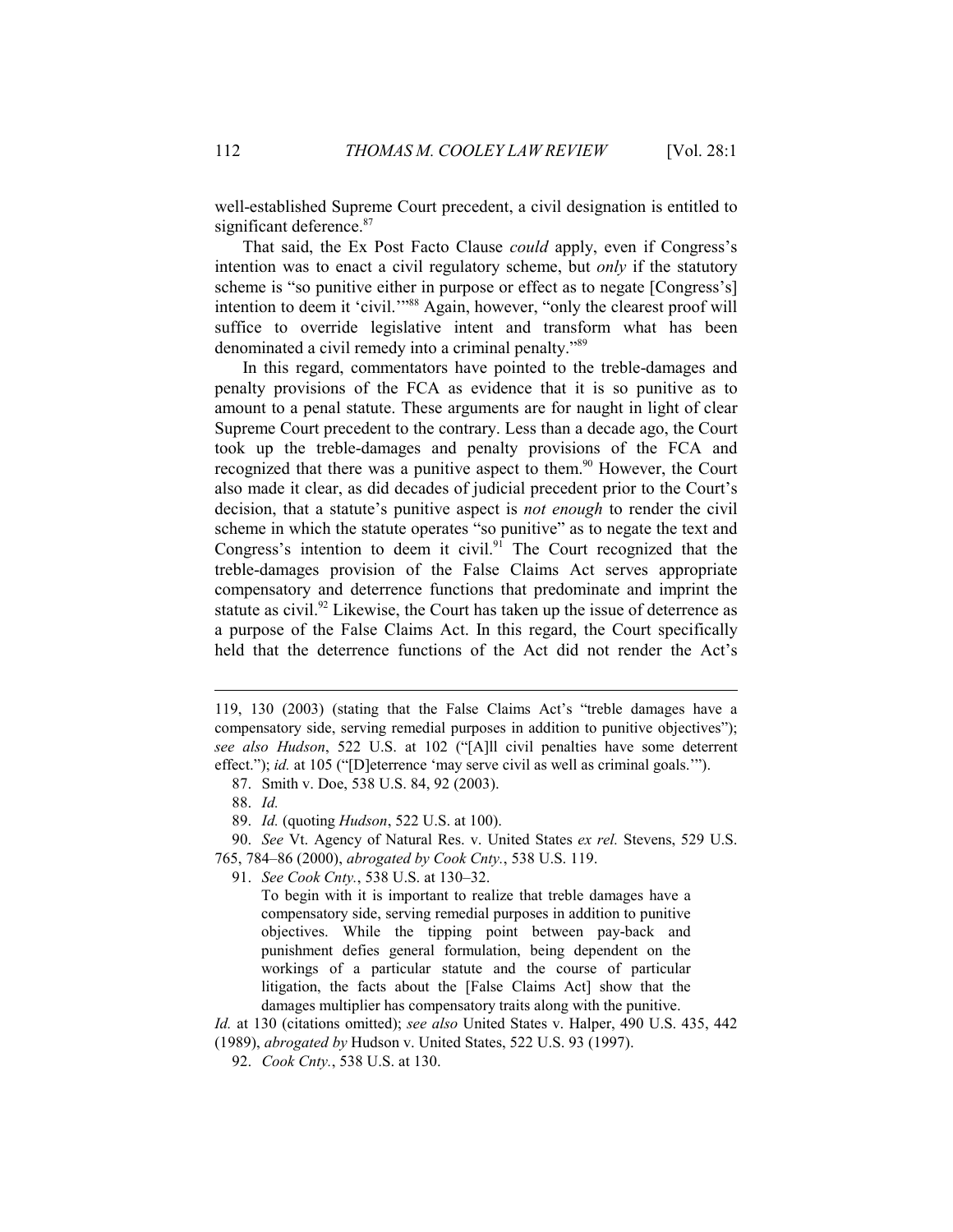sanctions punitive within the meaning of the Ex Post Facto Clause.<sup>93</sup> In light of the foregoing pronouncements, the Supreme Court has consistently held that "proceedings and penalties under the civil False Claims Act are indeed civil in nature, and that a civil remedy does not rise to the level of 'punishment' merely because Congress provided for civil recovery in excess of the Government's actual damages . . . . "<sup>94</sup> For purposes of analysis, therefore, the Supreme Court's pronouncements of the civil nature of the False Claims Act should suffice to end the ex post facto inquiry.

In the interest of thoroughness in the analysis, however, one can take the analysis a step further, as there exists a legal framework *that is applicable in the absence of Supreme Court precedent* regarding the civil nature of a statute. Assuming a lack of Court precedent on the subject, the legal framework requires courts to apply seven factors when determining whether a civil scheme is *so punitive* that it should be treated as criminal for purposes of the Ex Post Facto Clause. The seven factors laid out by the Court require courts to consider (1) "[w]hether the sanction involves an affirmative disability or restraint"; (2) "whether [the sanction] has been historically regarded as a punishment"; (3) "whether [the sanction] only comes into play upon a finding of scienter"; (4) "whether [the sanction will] promote<sup>[]</sup> the traditional aims of punishment—retribution and deterrence"; (5) "whether the behavior to which [the sanction] applies is already a crime"; (6) "whether [there is] an alternative [non-penal] purpose to which [the sanction] may rationally be connected"; and (7) "whether [the sanction] appears excessive in relation to the alternative purpose assigned."95 Again, "these factors must be considered in relation to the statute *on its face*<sup>[1,1,96</sup> and "only the clearest proof" will suffice to override legislative intent and transform what has been denominated a civil remedy into a criminal penalty."97 An analysis of all seven factors except

1

 97. Smith v. Doe, 538 U.S. 84, 92 (2003) (quoting *Hudson*, 522 U.S. at 100). Ignoring the existence of Supreme Court precedent to the contrary, one court applied the seven-factor test to conclude that the False Claims Act was *so punitive* that the Ex Post Facto Clause applied to it and rendered section 4(f) of FERA unconstitutional. *See* United States *ex rel.* Sanders v. Allison Engine Co., 667 F. Supp. 2d 747 (S.D. Ohio 2009). In this Author's view, the court's analysis is critically flawed. The court not only ignored Supreme Court precedent regarding the remedial and deterrent nature of the False Claims Act, but it also ignored all applicable presumptions in favor of the text of the False Claims Act. Worse, in an apparent effort to justify tipping the scale in favor of labeling the False Claims Act

 <sup>93.</sup> Doe v. Bredesen, 507 F.3d 998, 1005 (6th Cir. 2007).

 <sup>94.</sup> *Halper*, 490 U.S. at 442.

 <sup>95.</sup> Kennedy v. Mendoza–Martinez, 372 U.S. 144, 168–69 (1963).

 <sup>96.</sup> United States *ex rel.* Drake v. NSI, Inc., 736 F. Supp. 2d 489, 500 (D. Conn. 2010) (emphasis added) (quoting *Hudson*, 522 U.S. at 99–100).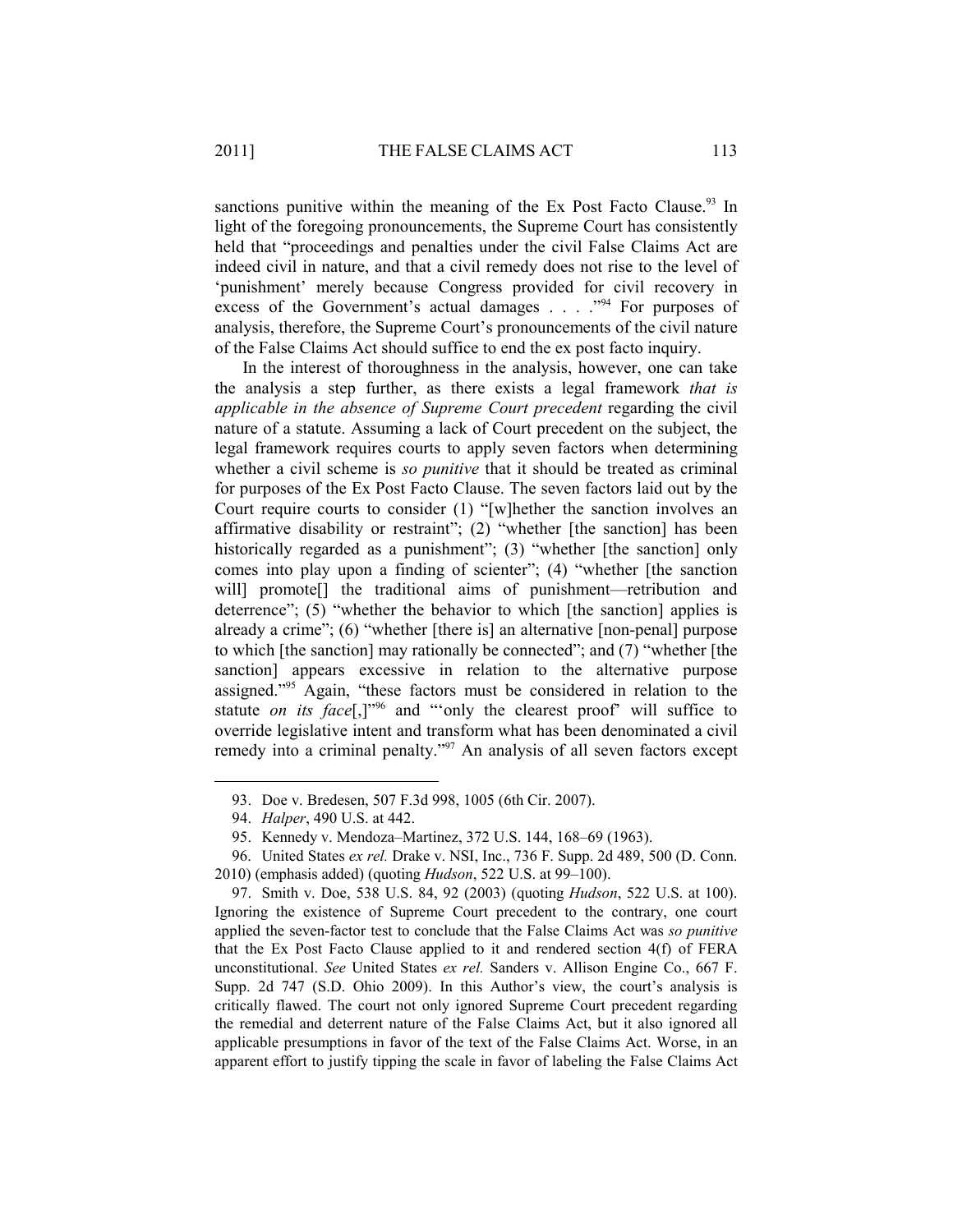one, which will be addressed last, handsomely supports treating the False Claims Act as a civil statute.

Factor one involves the consideration of whether the sanction imposes an "affirmative disability or restraint."98 A sanction imposes an "affirmative disability or restraint" when it approaches imprisonment.<sup>99</sup> However, the penalties in the False Claims Act neither impose nor approach imprisonment. Thus, factor one does not militate toward finding that the False Claims Act is penal in nature.

Factor two requires courts to look at the historical treatment of the statute in question. The False Claims Act is a statute that has been historically regarded as remedial and compensatory in nature.<sup>100</sup> Therefore, factor two does not bode in favor of finding that the statute is penal.

Factor four requires courts to evaluate whether the scheme promotes retribution and deterrence, attributes that are shared by criminal schemes.<sup>101</sup> In this regard, it must be kept in mind that, historically, disgorgement and money penalties are not, in and of themselves, punishment.<sup>102</sup> Indeed, many civil schemes recognize and operate on the assumption that penalties and

98. *Hudson*, 522 U.S. at 104.

99. *Id.* 

1

 100. *See, e.g.*, United States *ex rel.* Colucci v. Beth Israel Med. Ctr., 603 F. Supp. 2d 677 (S.D.N.Y. 2009) (finding that False Claims Act actions survive death of relator because they are primarily remedial); United States v. Vill. of Island Park No. 90 CV992 (ILG), 2008 WL 4790724, at \*6 (E.D.N.Y. Nov. 3, 2008) (stating that the Excessive Fines Clause did not apply because the False Claims Act is remedial).

101. SEC v. Palmisiano, 135 F.3d 860, 865 (2d Cir. 1998).

 102. United States v. Lamanna, 114 F. Supp. 2d 193, 198 (W.D.N.Y. 2000) ("[N]either disgorgement nor money penalties have historically been viewed as punishment. Rather the payment of fixed or variable sums of money is a sanction that has long been recognized as civil." (citations omitted) (quoting *Palmisiano*, 135 F.3d at 866)).

as punitive (the court found that four of the seven factors weighed toward that result), the court quoted selective statements of lawmakers regarding the need to punish fraudsters while ignoring the plain legislative history of the False Claims Act to the contrary. Most remarkably, the court, seeming hell-bent on reaching and rejecting the constitutionality of the statute, took up a constitutional analysis that was uncalled for in the case that, by the court's own conclusion, did not fall within the purview of FERA (rendering the court's constitutional analysis, at best, dicta). This Author is not alone in her assessment of the *Allison Engine* opinion. *See Drake*, 736 F. Supp. 2d at 499 ("Defendants point to the decision in *United States*  ex rel. *Sanders v. Allison Engine Co.*, in which the district court found that the [False Claims Act] was so punitive as to raise ex post facto concerns. The Court does not find these opinions persuasive on this point in light of the historical view of the [False Claims Act] and the relevant legislative history." (citation omitted)).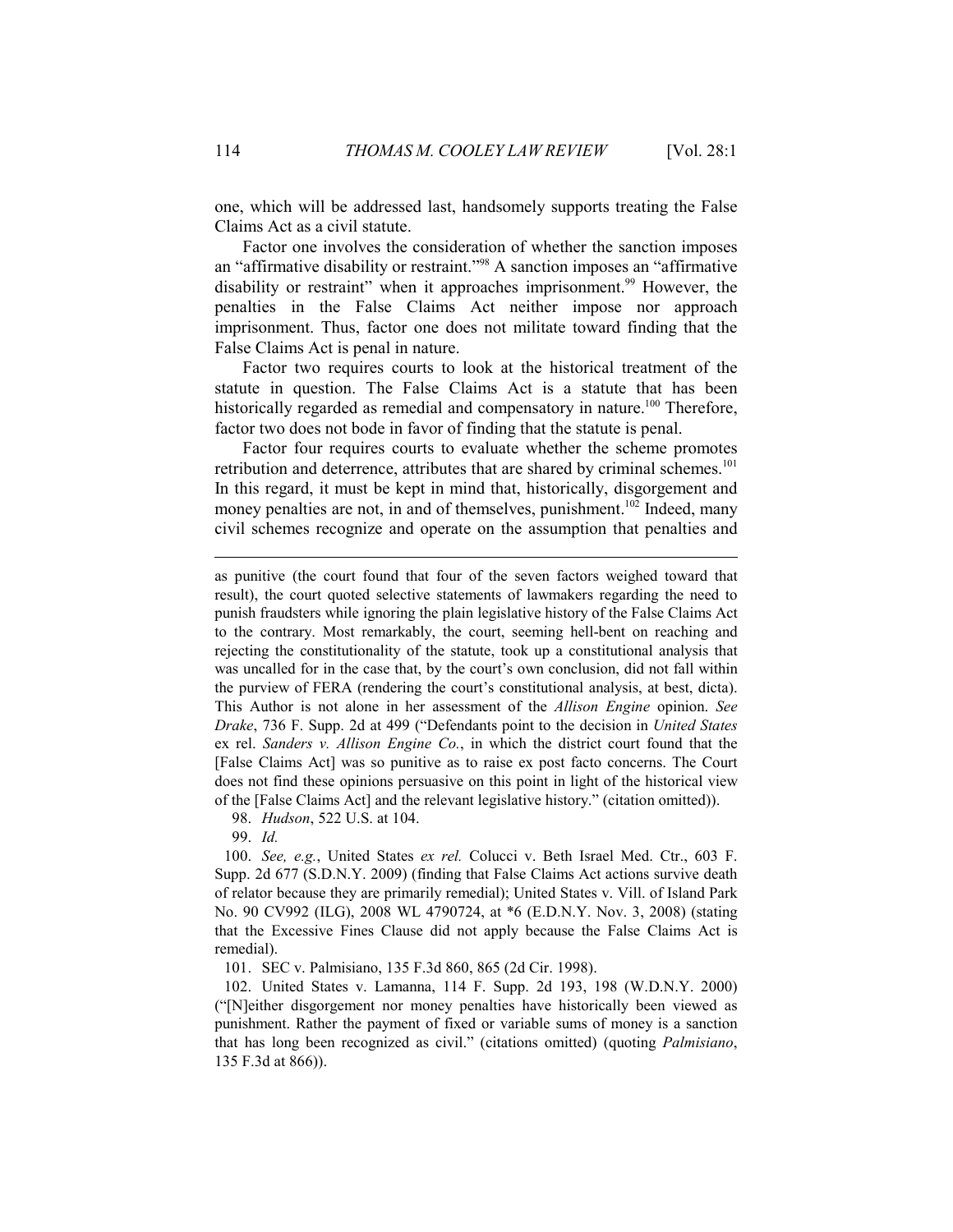treble damages are often necessary to provide full restitution to victims of wrongful conduct. With respect to the False Claims Act, it is fair to say that courts have recognized that the penalties and treble damages have a punitive aspect to them. However, the courts have also historically recognized that these penalty and treble-damages provisions are not retributive in nature.<sup>103</sup> To the contrary, courts have historically concluded that treble damages and penalties under the False Claims Act are calculated to provide the government with "complete indemnity for the injuries done [to] it."<sup>104</sup> In light of the foregoing, neither the treble damages nor the penalties of the False Claim Act support turning it into a criminal statute.105

Factor five requires courts to consider whether the behavior proscribed by the False Claims Act is already the subject of a criminal statute, such that treating the civil scheme as a criminal one would be superfluous or redundant. $106$  Here, the conduct proscribed by the Act is, indeed, proscribed by a criminal statute; to wit, criminal healthcare fraud is prohibited by Title 18 of the United States Code.<sup>107</sup> Factor five, therefore, does not support transforming the False Claims Act into a penal scheme.

Factor six requires courts to evaluate whether the statute has an alternative purpose other than to punish.<sup>108</sup> The legal precedent on the False Claims Act overwhelmingly establishes that the statute has a compensatory purpose because it seeks to make the government whole.<sup>109</sup> Factor six, therefore, also fails to color the FCA as a criminal scheme.

 <sup>103.</sup> United States v. Halper, 490 U.S. 435, 442 (1989) ("[P]roceedings and penalties under the civil False Claims Act are indeed civil in nature, and . . . a civil remedy does not rise to the level of 'punishment' merely because Congress provided for civil recovery in excess of the Government's actual damages . . . ."), *abrogated by Hudson*, 522 U.S. 93.

 <sup>104.</sup> United States *ex rel.* Marcus v. Hess, 317 U.S. 537, 549 (1943), *overruled by* Graham Cnty. Soil & Water Conservation Dist. v. United States *ex rel*. Wilson, 130 S. Ct. 1396 (2010).

 <sup>105.</sup> Cook Cnty. v. United States *ex rel.* Chandler, 538 U.S. 119, 130 (2003) ("[T]reble damages have a compensatory side, serving remedial purposes in addition to punitive objectives.").

 <sup>106.</sup> *Kennedy*, 372 U.S. at 168.

 <sup>107. 18</sup> U.S.C. § 1347(a) (2006) ("Whoever knowingly and willfully executes, or attempts to execute, a scheme or artifice . . . to defraud any health care benefit program . . . shall be fined under this title or imprisoned not more than 10 years  $\ldots$ .").

 <sup>108.</sup> Kennedy v. Mendoza-Martinez, 372 U.S. 144, 168 (1963).

 <sup>109.</sup> Upon passage of the 1986 amendments of the False Claims Act, the Senate Judiciary Committee said, "The purpose of . . . the False Claims Reforms Act[] is to enhance the Government's ability to recover losses sustained as a result of fraud against the Government." S. REP. NO. 99-345, at 1 (1986), *reprinted in* 1986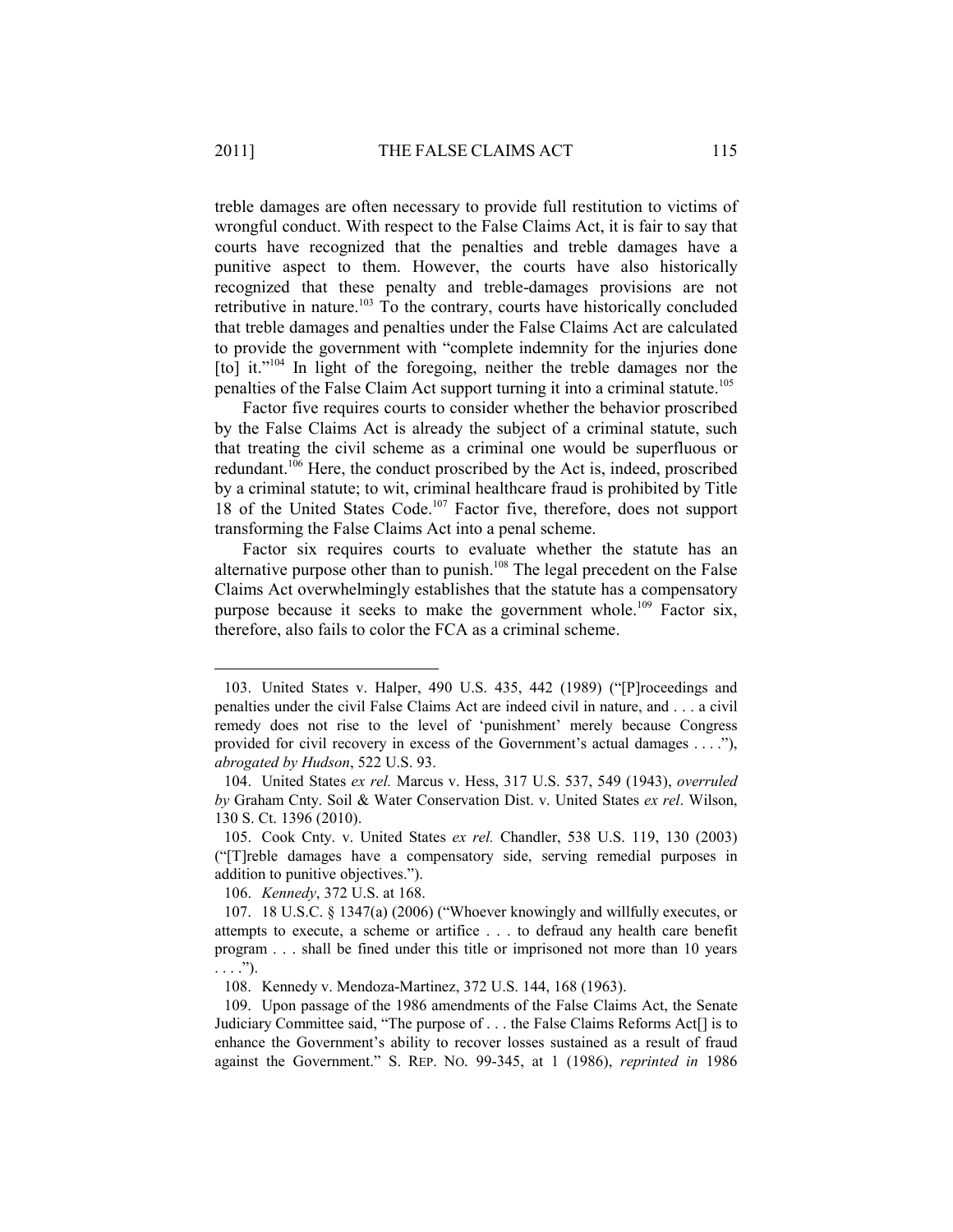Factor seven requires the courts to evaluate whether the damages that are recoverable under the False Claims Act exceed the compensatory function they serve.<sup>110</sup> In this regard, some courts have advanced, as a truism, the conclusion that treble damages and penalties, in general, and with respect to the False Claims Act, in particular, always do more than merely compensate the government for its losses and are, thus, punitive.<sup>111</sup> However, there is no basis in reality for such a broad generalization. With respect to the False Claims Act, the economic injury that fraud imposes on the federal government and its programs far exceeds, on a pro rata basis, the single measure of damages suffered by the government in any given case.112 Thus, if violators of the False Claims Act were merely required to disgorge their improper gains, $113$  as would be the case with a nontrebledamages statute, significant costs of the violators' wrongful actions would have to be absorbed by the government and, ultimately, the innocent taxpayer. In this instance, therefore, the penalty and treble-damages provisions of the False Claims Act serve as an equitable and wellestablished way to ensure full indemnity to the government for the injuries caused by the proscribed conduct.<sup>114</sup> Factor seven, therefore, does not color the False Claims Act as a criminal scheme.

In contrast to factors one, two, four, five, six, and seven, factor three looks to whether the FCA contains a scienter requirement, which is more characteristic of a criminal law than a civil law.115 The FCA arguably does contain a scienter requirement, prohibiting only *knowing* violations of the

U.S.C.C.A.N. 5266, 5266. *See also Marcus*, 317 U.S. at 549 (holding that the False Claims Act is remedial in purpose and effect), *overruled by Graham*, 130 S. Ct. 1396.

 <sup>110.</sup> *Kennedy*, 372 U.S. at 168.

 <sup>111.</sup> *See* United States *ex rel.* Drake v. NGI, Inc., 736 F. Supp. 2d 489, 501 (D. Conn. 2010).

 <sup>112.</sup> Indeed, in 2011 alone, the Office of the Inspector General will spend \$324 million to protect the programs and operations of the U.S. Department of Health and Human Services from waste, fraud, and abuse*. See* OFFICE OF INSPECTOR GEN., *supra* note 1, at 5.

 <sup>113.</sup> Though there are no published statistics to this effect, it is common knowledge among qui tam practitioners that a great number of False Claims Act cases settle for double the amount of the fraud, rather than for the statutory penalties and treble damages. Thus, False Claims Act violators already receive significant discounts for their misconduct.

 <sup>114.</sup> *See Marcus*, 317 U.S. at 549 (finding that damages under the False Claims Act are calculated to provide the government with "complete indemnity for the injuries done it" (citing Helvering v. Mitchell, 303 U.S. 391, 401 (1938))).

 <sup>115.</sup> *Kennedy*, 372 U.S. at 168.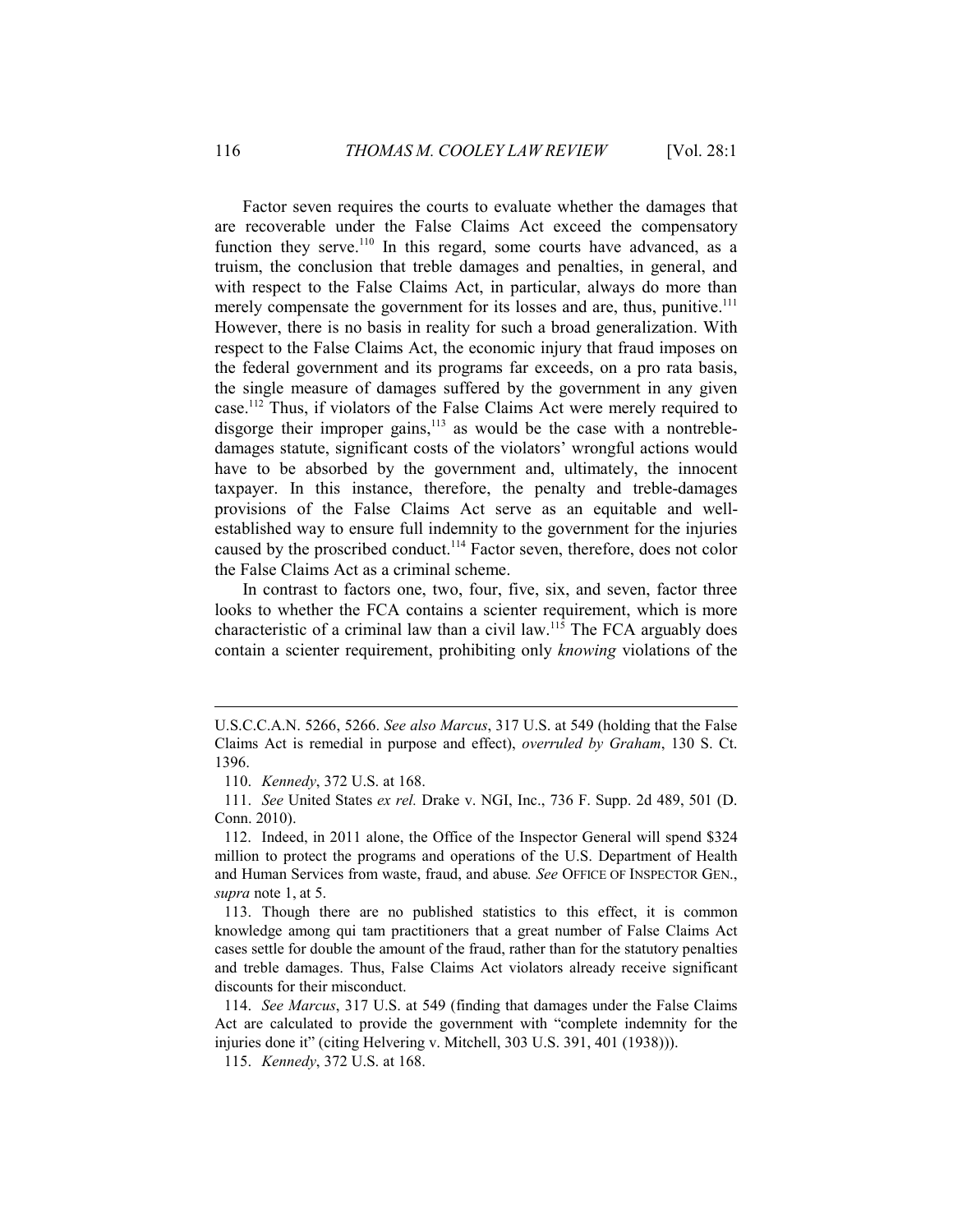statute.116 However, the FCA does not require *criminal intent* or *specific intent* to defraud.<sup>117</sup> Rather, liability under the FCA can attach due to false claims for government funds made in deliberate ignorance or reckless disregard of their falsity.<sup>118</sup> Thus, the scienter requirement of the Act barely weighs on the penal side of the framework.<sup>119</sup>

On balance, the mandatory factors pertinent to the inquiry overwhelmingly support the conclusion that the False Claims Act is not so punitive as to warrant being treated as a criminal statute subject to the Ex Post Facto Clause. Certainly, the factors in question, individually and collectively, do not come anywhere close to the level of clearest proof that is required under the law to defeat the plain text of the statute and Congress's intent to create a civil framework to prevent fraud.

# *C. FERA's Retrospective Effect Is Otherwise Constitutionally Permissible*

Opponents of the FERA amendments have sought to fit FERA within the realm of the constitutional prohibition against ex post facto laws. For the reasons set forth above, those efforts are misplaced because the False Claims Act is a civil statute. This is not to say that the retrospective effect of FERA does not warrant constitutional evaluation. Rather, it is to say that the ex post facto framework is inapplicable.

The False Claims Act regulates fraudulent business conduct with the government and, thus, falls within the realm of legislation that regulates economic and business affairs subject to the Due Process Clause of the Constitution.120 Civil legislation that regulates economic and business affairs is subject to a "highly deferential rational basis" standard of review.121 Further, "[L]egislative acts adjusting the burdens and benefits of economic life come to the [c]ourt[s] with a presumption of constitutionality, and . . . the burden is on the one complaining of a due

 <sup>116. 31</sup> U.S.C. § 3729(a)(1) (Supp. III 2010).

 <sup>117. § 3729(</sup>b)(1)(B).

 <sup>118. § 3729(</sup>b)(1)(A)(ii)–(iii).

 <sup>119.</sup> *See, e.g.*, Hagood v. Sonoma Cnty. Water Agency, 81 F.3d 1465, 1477 (9th Cir. 1996) ("Thus, a violation of the False Claims Act requires scienter." (citing United States *ex rel.* Anderson v. N. Telecom, Inc., 52 F.3d 810, 815 (9th Cir. 1995)), *cert. denied*, 516 U.S. 1043 (1996)).

 <sup>120.</sup> U.S. CONST. amend. V. *See also* Lundeen v. Canadian Pac. Ry. Co., 532 F.3d 682 (8th Cir. 2008) (holding that a highly deferential standard of review applies to whether legislation regulating economic and business affairs violates due process).

 <sup>121.</sup> *Lundeen*, 532 F.3d at 689–90; *see, e.g.*, Gen. Motors Corp. v. Romein, 503 U.S. 181, 191 (1992).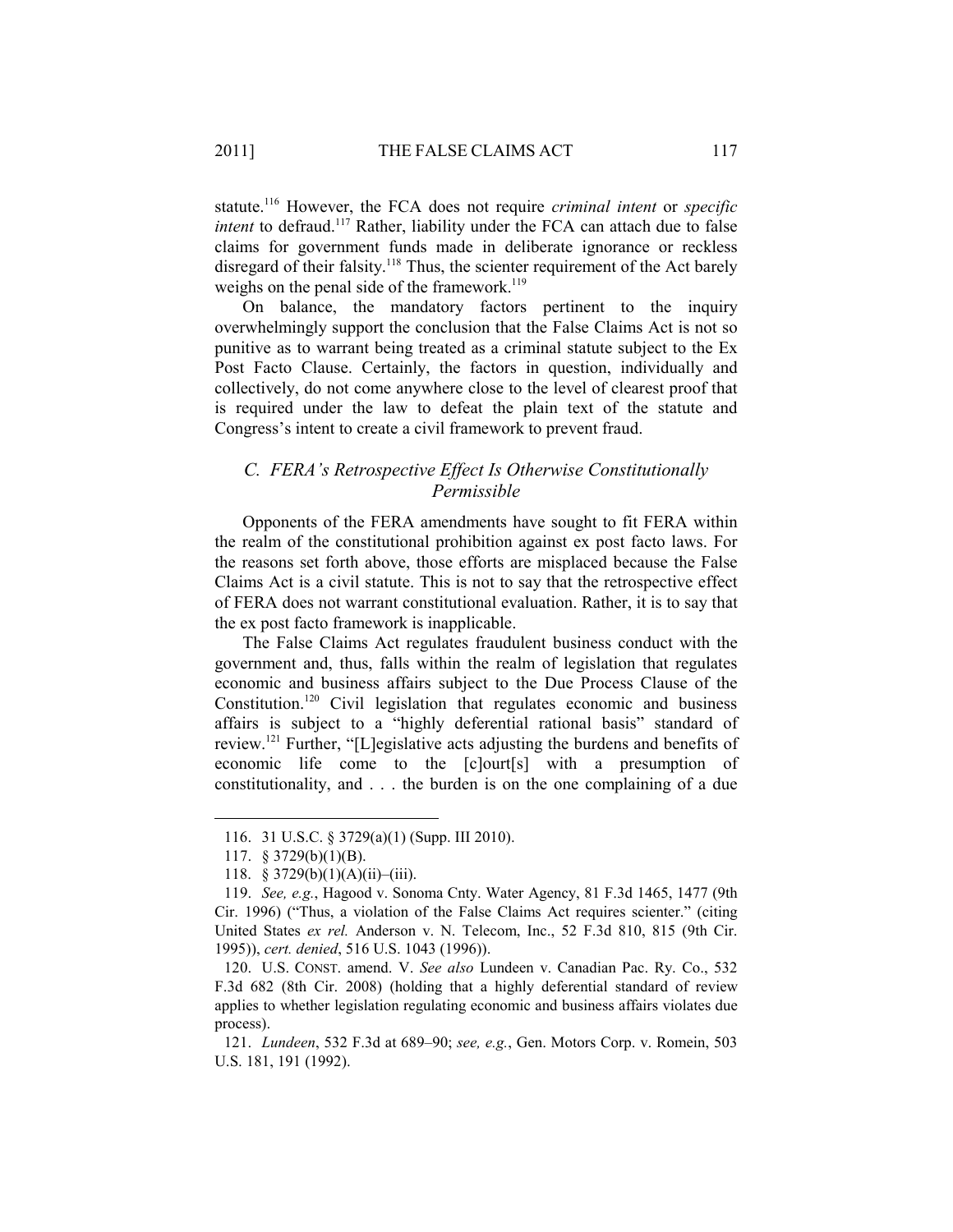process violation to establish that the legislature has acted in an arbitrary and irrational way."122

Retrospective legislation is subject to a rational-basis standard of review, even though it can present problems of unfairness to the extent that it unsettles legitimate expectations.123 Retrospective legislation meets the test of due process under the rational-basis standard of review if the legislation is a rational means for accomplishing a legitimate legislative purpose.<sup>124</sup>

The FERA amendments in question meet the foregoing standard. It has long been recognized that "[t]he enactment of a retrospective statute 'to correct the unexpected results of [a judicial] opinion' qualifies as a legitimate legislative purpose which survives scrutiny under the deferential rational basis standard of review."125 Further, a legislature may pass retrospective legislation in civil matters so long as the intention for retrospective application is clearly expressed.<sup>126</sup>

The text and legislative history of FERA make it clear that Congress enacted the amendments to reiterate the original intent of the False Claims Act and to correct an unexpected and erroneous judicial interpretation of the scope of the Act. 127 Congress was concerned that frauds committed

124. *Id.* at 191.

125. *Lundeen*, 532 F.3d at 690 (quoting *Romein*, 503 U.S. at 191).

 126. Landgraf v. USI Film Products, 511 U.S. 244, 268 n.21 (1994) ("Congress has ample power to provide for retroactive [sic] application of § 102 [of the Civil Rights Act of 1991].").

 127. Unquestionably, FERA is the most significant overhaul of the False Claims Act in a quarter of a century, which is potentially the reason why the amendments have been perceived as substantive changes rather than mere clarifications of what was always the law up until the *Allison Engine* decision*.* The reality is that the legislative history of FERA makes it clear that its proponents did not believe that FERA constituted a departure from the original law. Instead, proponents of the 2009 amendments declared that FERA was intended to "reflect the original intent" of the False Claims Act, override certain court decisions limiting the scope of the law, and improve one of the most potent civil tools for rooting out waste and fraud in the government. S. REP. NO. 111-10, at 4 (2009). At the end of the day, whether

 <sup>122.</sup> *Lundeen*, 532 F.3d at 689–90 (quoting Usery v. Turner Elkhorn Mining Co., 428 U.S. 1, 15 (1976)).

 <sup>123.</sup> *Romein*, 503 U.S. at 191. The Court recognized that "retroactive legislation presents problems of unfairness that are more serious than those posed by prospective legislation, because it can deprive citizens of legitimate expectations and upset settled transactions. . . . '[T]he retroactive aspects of [economic] legislation, as well as the prospective aspects, must meet the test of due process'" when they are the rational means by which a legitimate legislative purpose is advanced. *Id.* (alterations in original) (quoting Pension Benefit Guar. Corp. v. R.A. Gray & Co., 426 U.S. 717, 730 (1984)).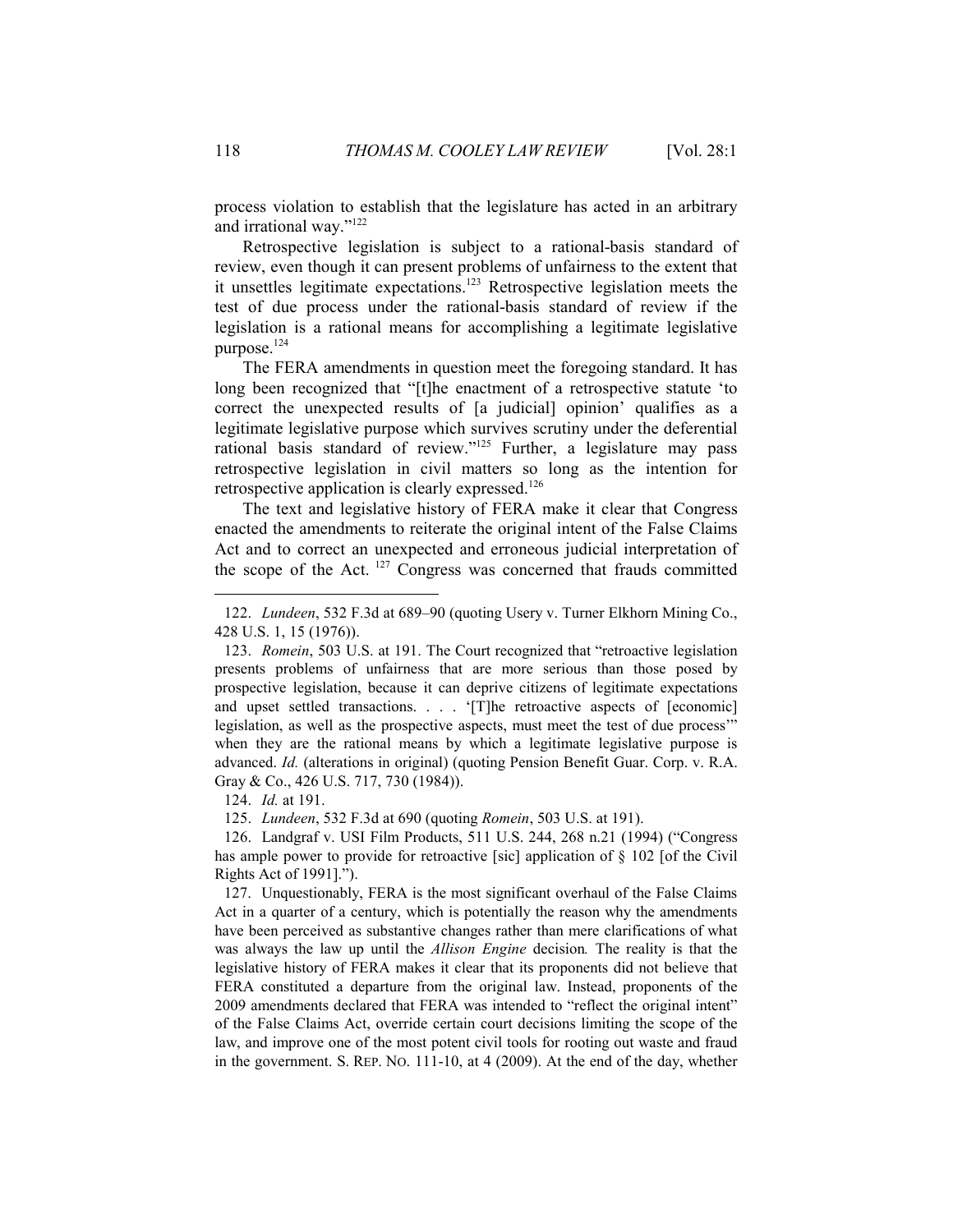against the United States through third parties should not be insulated from False Claims Act liability as a result of the unexpected presentment requirement that the United States Supreme Court created in *Allison Engine.* To resolve such concerns, Congress reaffirmed, through the amended text of the statute, that False Claims Act liability may be imposed upon persons who cheat the United States "without regard to whether the wrongdoer deals directly with the Federal Government."<sup>128</sup> Congress also gave special treatment to the provision by pegging its new  $\S 3729(a)(1)$ language to predate the *Allison Engine* decision by two days, effectively overturning it.129 Given Congress's concern and purpose, it was appropriate for Congress to take steps to realign the statute's terms more explicitly with its underlying intent and the legislative purpose of combating persistent fraud against the federal fisc and to do so retrospectively to undo the incorrect interpretation of the Act's scope under *Allison Engine*. 130 This ameliorative legislation to protect the treasury, consistent with the False Claims Act's long-standing purposes, is fully consistent with the dueprocess requirement that retrospective legislation rationally serve a legitimate legislative purpose.

Congress characterizes the amendment as a "clarification" of existing law or a "substantive change" to existing law is completely without consequence from a constitutional perspective. *See Lundeen*, 532 F.3d at 289; *see also* Porter v. Comm'r, 856 F.2d 1205, 1209 (8th Cir. 1988) ("Our objective in interpreting a federal statute is to achieve the intent of Congress.").

 <sup>128.</sup> S. REP. NO. 111-10, at 11.

 <sup>129.</sup> *Lundeen*, 532 F.3d at 691 ("Congress can rationally decide to pick an effective date for legislation which will address the particular event which attracted its attention."). *Pension Benefit Guar. Corp.*, 467 U.S. at 731 (quoting United States v. Darusmont, 449 U.S. 292, 296–97 (1981) (per curiam)) ("[T]he enactment of retroactive statutes 'confined to short and limited periods required by the practicalities of producing national legislation . . . is a customary congressional practice.'").

 <sup>130.</sup> It is further appropriate for the amendments to affect the outcome of pending cases. *See* Plaut v. Spendthrift Farm, Inc., 514 U.S. 211 (1995) (making it clear that Congress possesses the power to amend existing law even if it affects the outcome of pending cases); *id.* at 225–26 (noting that the separation-of-powers doctrine could be violated when Congress tries to apply a new law to a case that has already reached a final judgment). Even then, however, "Congress can always revise the judgments of Article III courts in one sense: When a new law makes clear that it is retroactive, an appellate court must apply that law in reviewing judgments still on appeal that were rendered before the law was enacted, and must alter the outcome accordingly." *Id.* at 226.